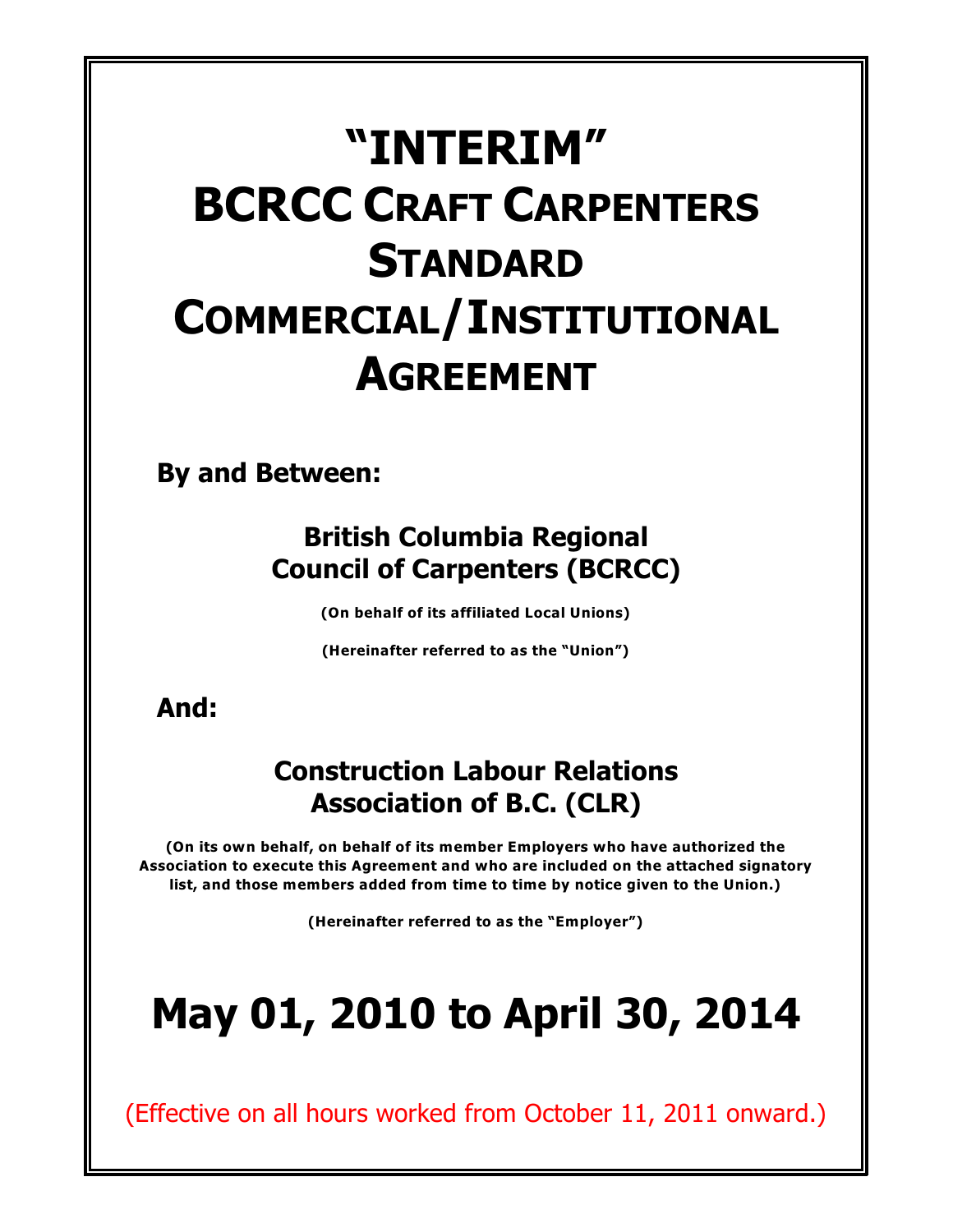## **Table of Contents**

| <b>Article</b> | 1.000                 |                                           |
|----------------|-----------------------|-------------------------------------------|
| <b>Article</b> | 2.000                 |                                           |
| <b>Article</b> | 3.000                 |                                           |
| <b>Article</b> | 4.000                 |                                           |
| <b>Article</b> | 5.000                 |                                           |
| <b>Article</b> | 6.000                 |                                           |
| <b>Article</b> | 7.000                 |                                           |
| <b>Article</b> | 8.000                 |                                           |
| <b>Article</b> | 9.000                 | Job Stewards and Union Representatives 18 |
|                | <b>Article 10.000</b> |                                           |
|                | <b>Article 11.000</b> |                                           |
|                | <b>Article 12.000</b> |                                           |
|                | <b>Article 13.000</b> |                                           |
|                | <b>Article 14,000</b> |                                           |
|                | <b>Article 15,000</b> |                                           |
|                |                       |                                           |
|                |                       |                                           |

#### **Minimum Straight Time Hourly Wage Rates and Breakdown of Monetary Package:**

| <b>Schedule "A1"</b> |  |
|----------------------|--|
| <b>Schedule "A2"</b> |  |

### **Employer Contributions and Employee Deductions:**

| <b>Schedule "B1"</b> |  |
|----------------------|--|
|                      |  |

#### **Appendices:**

| Appendix "A" |  |
|--------------|--|
| Appendix "B" |  |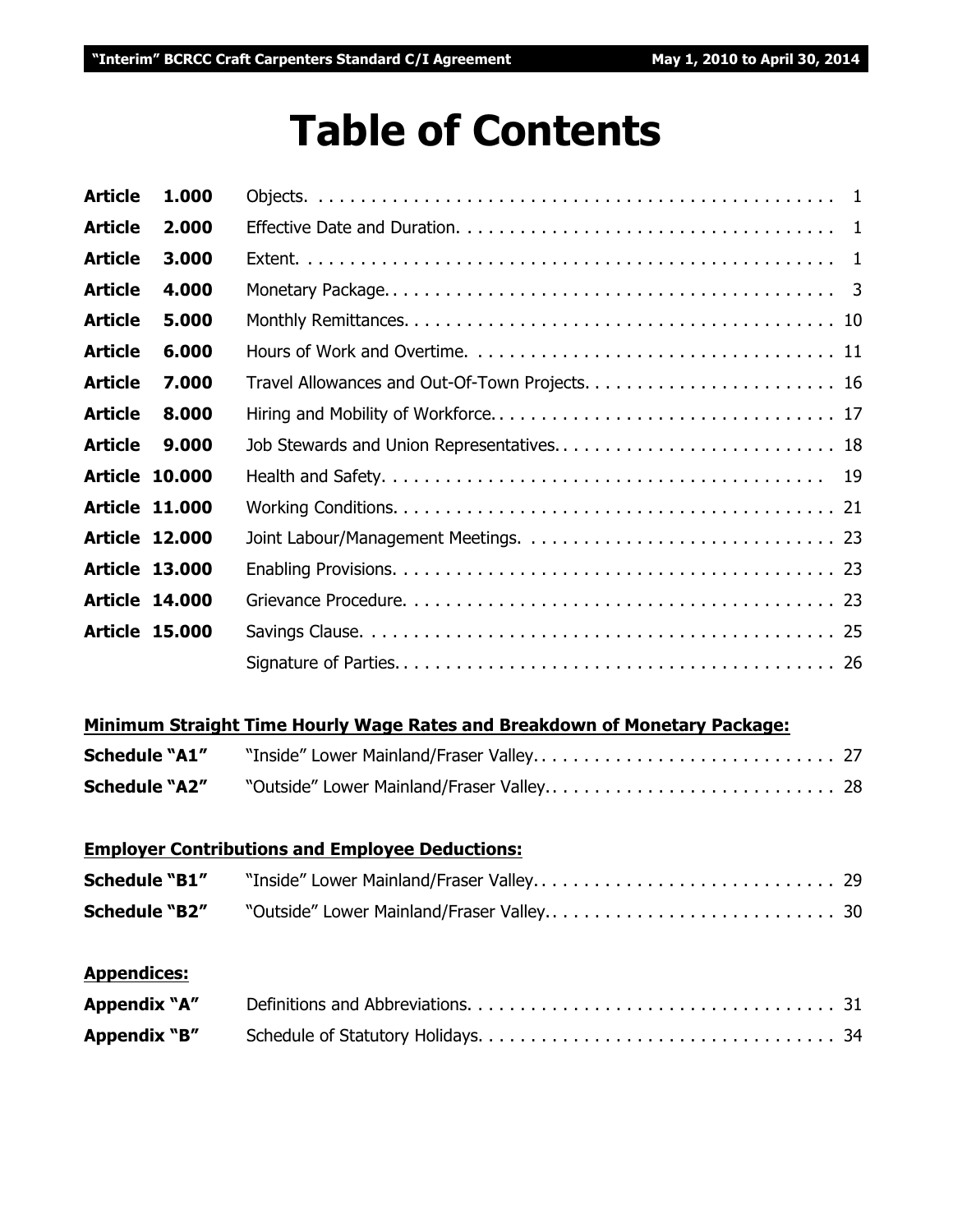#### **ARTICLE 1.000 - OBJECTS**

The objects of this Agreement are to establish fair, reasonable and safe working conditions which will provide a mutually beneficial employment relationship between employees and Employers; an effective training strategy which will contribute to the development of a qualified and multi-skilled workforce that will elevate the trade; a mutually agreed upon method to facilitate the peaceful resolution of all disputes and grievances; prevent strikes and lockouts; and to avoid unnecessary waste of time and expense in the settlement of disputes connected with the industry.

#### **ARTICLE 2.000 - EFFECTIVE DATE AND DURATION**

- **2.100** This Agreement shall be for the period from and including May 1, 2010, to and including April 30, 2014, and from year to year thereafter subject to the right of either party to this Agreement, within four (4) months immediately preceding the date of expiry of such Agreement, which is April 30, 2014, or immediately preceding the last day of April in any year thereafter, by written notice to require the other party to such Agreement to commence collective bargaining.
- **2.200** Should either party give written notice to the other party pursuant hereto, this Agreement shall thereafter continue in full force and effect until the Union shall give notice of strike, or the Employer shall give notice of a lockout, or the parties shall conclude a renewal or revision of this Agreement, or a new collective agreement.
- **2.300** The operation of Section 50 (2) and Section 50 (3) of the *Labour Relations Code* is hereby excluded.
- **2.400** A copy of this Agreement shall be filed with the LRB.

#### **ARTICLE 3.000 - EXTENT**

#### **3.100 Recognition**

The Employer recognizes the Union as the exclusive bargaining agent for all employees in the bargaining unit, and the Union recognizes CLR as the exclusive bargaining agent for all CLR members who have authorized the Association to sign this Agreement on their behalf.

#### **3.200 Management Rights and Subcontracting**

The Employer has the right to operate and manage its business in all respects, including subcontracting, subject only to the limitations expressly stated within this Agreement.

#### **3.300 Application, Work Jurisdiction and Affiliation**

Without restricting Article 3.000 in any way, the parties expressly agree to the following.

#### **3.301 Application**

**(a)** This Agreement shall govern only commercial and/or institutional work which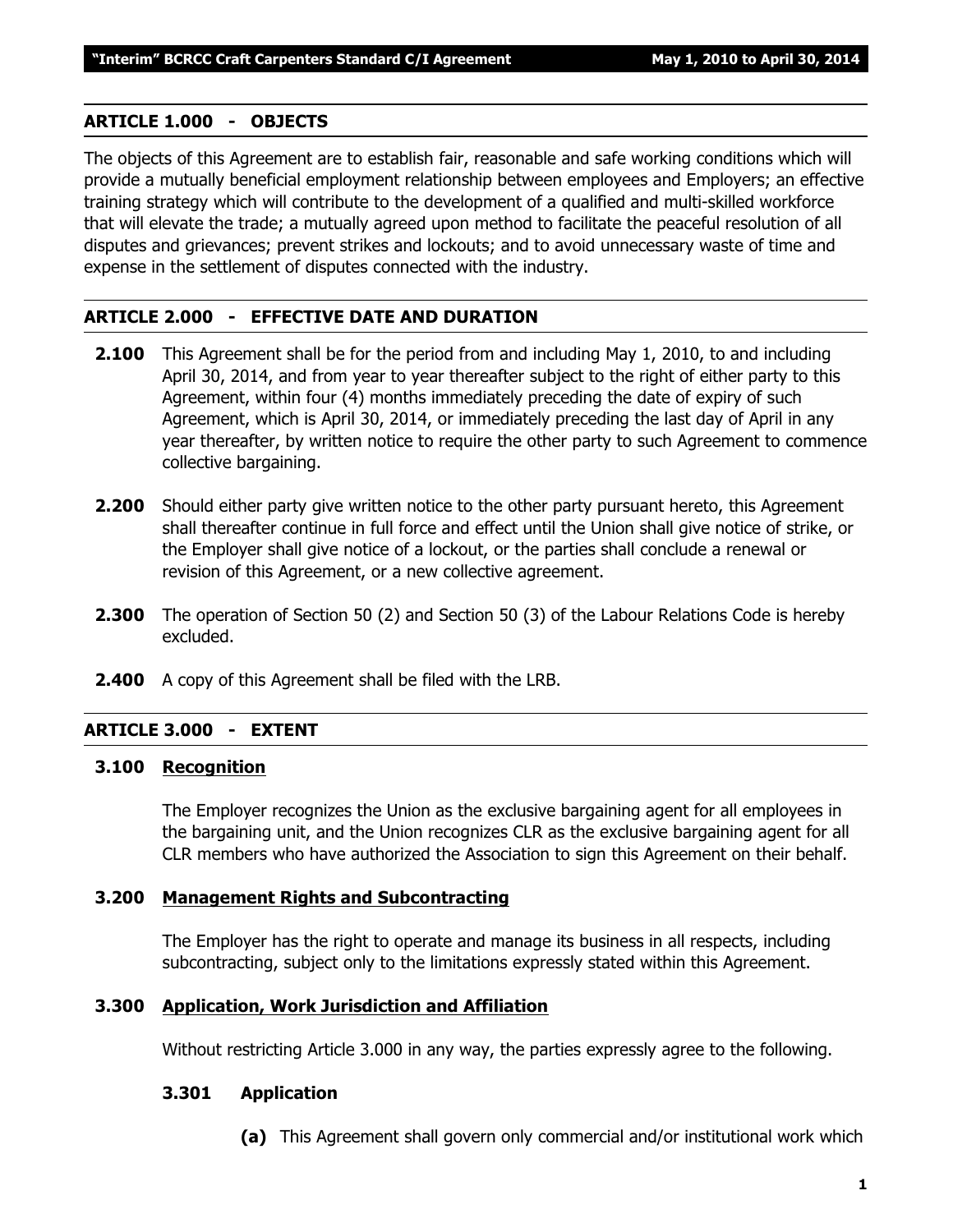is within the work jurisdiction of the carpenter and which is being performed by bargaining unit members who are employees of the Employer on a project. Refer also to Article 3.302.

- **(b)** Notwithstanding any/all contrary provisions of this Agreement, the Employer shall have no restriction/limitation with respect to self performing the work jurisdiction of the carpenter lather, floorlayer, millwright and/or piledriver.
- **(c)** The BCRCC Scaffolders All Employee Standard Commercial/Institutional Agreement shall apply to any/all scaffold work which may be self performed by an Employer signatory to this Agreement. Notwithstanding the foregoing, an Employer retains the right to self perform "secondary or supplementary" scaffold work under the terms of this Agreement providing the crew used to perform such work consists primarily of individuals who have historically worked as carpenters (as opposed to scaffolders). The parties agree that where scaffold work constitutes the predominant portion of the total work on a project, such scaffold work shall not be considered as being "secondary or supplementary".

#### **3.302 Work Jurisdiction**

- **(a)** The work jurisdiction of the carpenter shall be determined from time to time by the Umpire of the Jurisdictional Assignment Plan.
- **(b)** All work performed within the work jurisdiction of the carpenter shall be performed by a member of the Union unless otherwise permitted in accordance with this Agreement. Notwithstanding the foregoing, one (1) employer representative who is not a member of the Union shall be permitted to work and/or provide direction on a project.

#### **3.303 Affiliation**

- **(a)** Subject to reasonable notice given to the Employer, it shall not be a violation of this Agreement for the Union to withdraw its members from a project(s) for rendering assistance to labour organizations, and/or refusal on the part of Union members to handle any materials, equipment or product declared unfair by Building Trade Councils, or manufactured, assembled, or produced by an Employer whose employees are on strike against or are locked out by an Employer.
- **(b)** Notwithstanding Article 3.303 (a), the Union shall not restrict/limit, in any way or for any reason, an Employer's right to contract for work on a project and to complete such work in a cost efficient manner. The foregoing shall apply regardless of the union affiliation, or lack thereof, of any individual who may also be working on such project, and/or the work such individual(s) may be performing.
- **(c)** Without restricting/limiting the application of Article 3.303 (b), the Union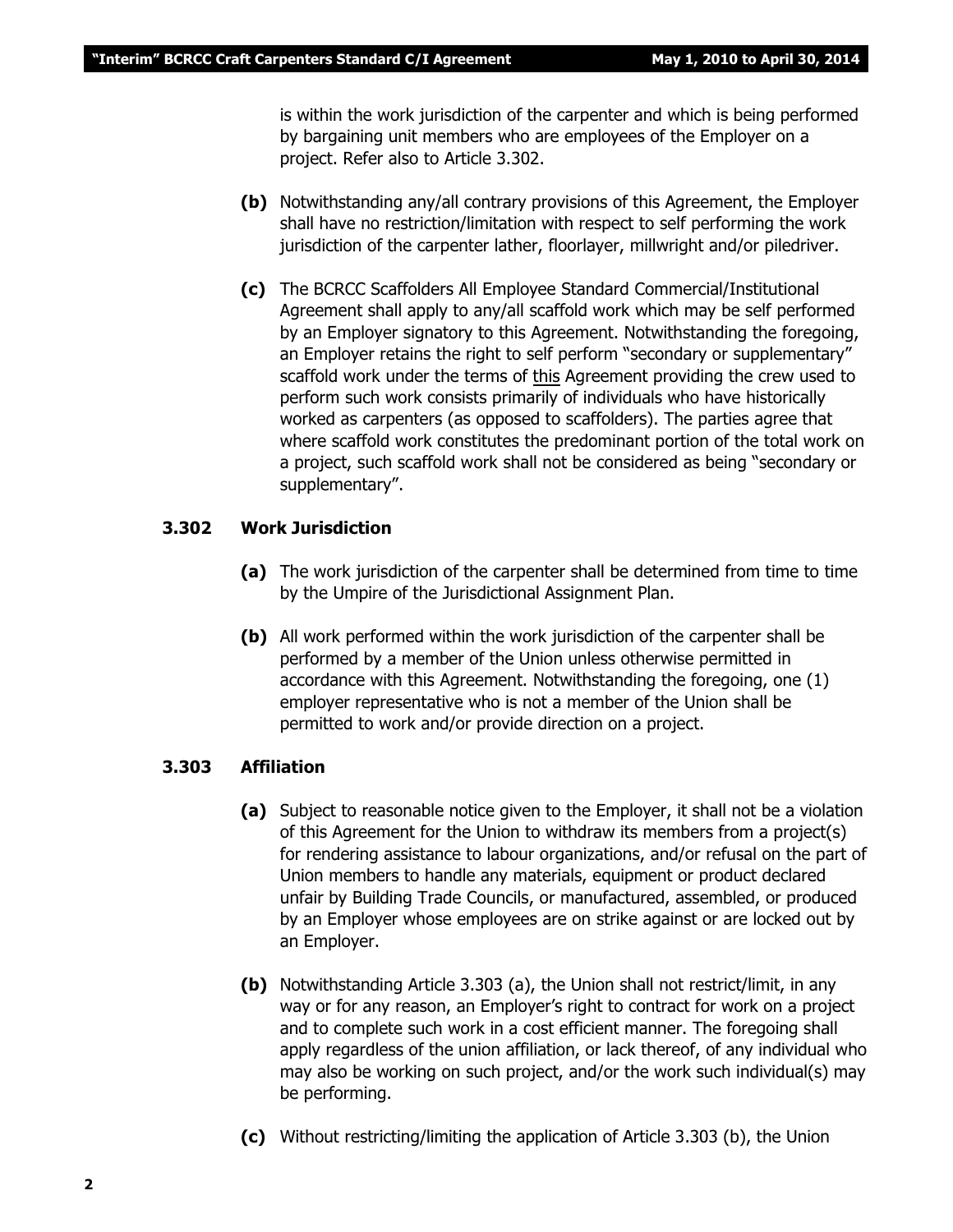shall not attempt to exert pressure upon an Employer for performing work on any project, nor shall the Union withdraw its members from any project or threaten to do so, unless otherwise permitted by the *Labour Relations Code*.

#### **ARTICLE 4.000 - MONETARY PACKAGE**

#### **4.100 Monetary Package**

#### **4.101 Breakdown**

Refer to Schedules "A1" and "A2".

#### **4.102 Annual Wage Re-Opener**

The parties shall meet in January 2012, January 2013 and January 2014, and shall mutually agree as to the monetary package which shall apply effective May 1, 2012, May 1, 2013 and April 1, 2014 respectively. Notwithstanding the foregoing, in the event the parties are unable to mutually agree, the matter may be referred directly to Article 14.400, Step 2 (Formal Resolution) of the Grievance Procedure.

#### **4.200 Allocation of Monetary Package**

No monies may be transferred from the wage package (inclusive of wages plus annual vacation and statutory holiday pay) to Employer contributions (inclusive of the Union Benefit Plan, the Union Group RSP, and all other Employer contributions) without the prior mutual agreement, in writing, of the parties. Such mutual agreement shall not be unreasonably withheld.

#### **4.300 Wages and Premiums**

#### **4.301 Minimum Straight Time Hourly Wage Rates**

The schedules of minimum straight time hourly wage rates as provided for within Schedules "A1" and "A2" shall apply to all work performed in accordance with this Agreement. Notwithstanding the foregoing, refer to Articles 4.302 through Article 4.305 for important clarifications and exceptions.

#### **4.302 Metro Travel Premium**

The payment of a metro travel premium has been discontinued effective October 11, 2011. In its place, from such date onward, a premium of one dollar (\$1.00) per hour earned shall apply to the Certified Journeyperson's minimum straight time hourly wage rate for work performed inside the Lower Mainland/Fraser Valley. All other employee classifications shall be re-calculated accordingly.

#### **4.303 First Aid Attendant**

An employee who acts as a first aid attendant shall have his/her otherwise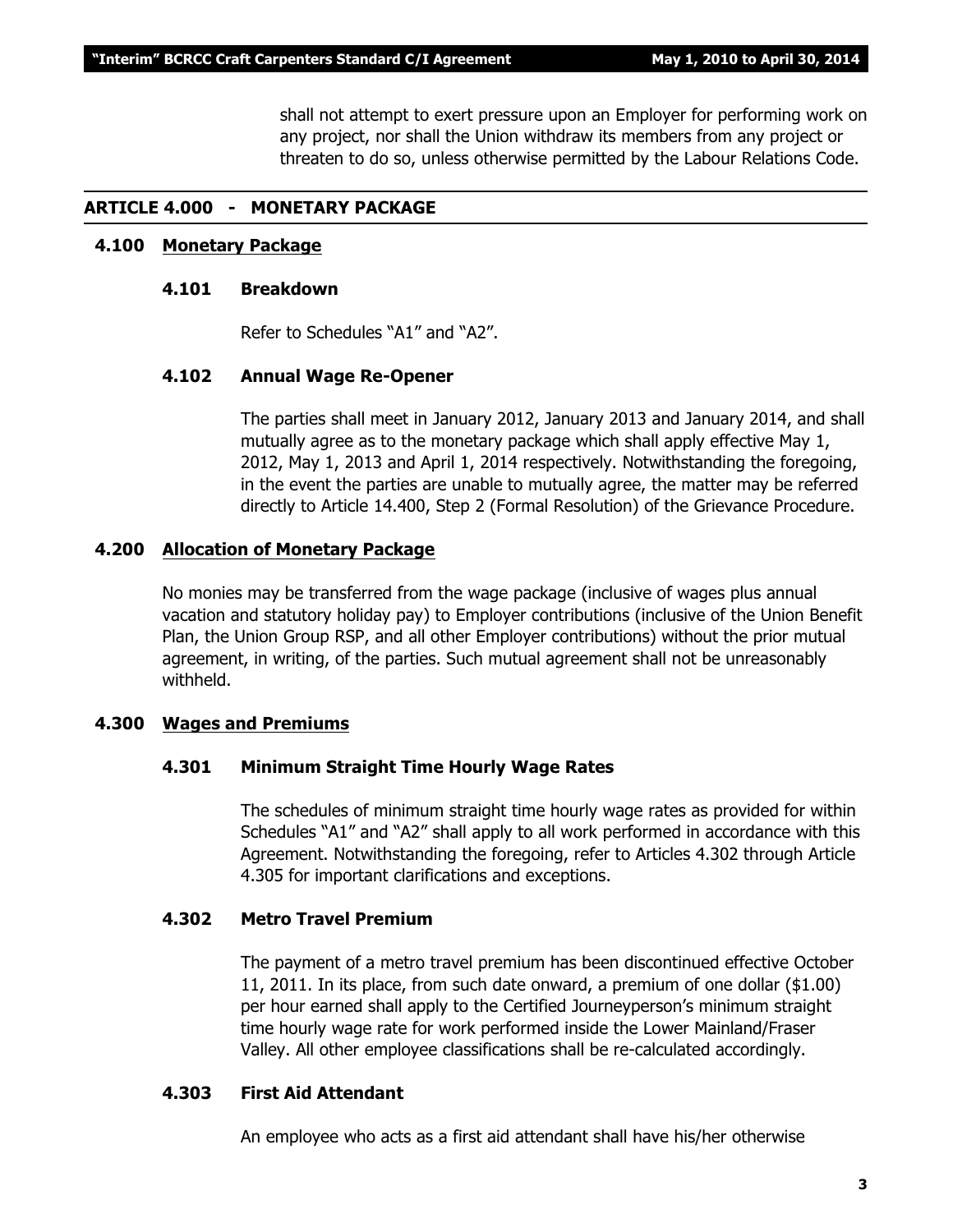applicable straight time hourly wage rate increased by seventy-five cents (\$0.75) per hour earned.

#### **4.304 Swing Stage and Bosun Chair**

An employee who works on a swing stage and/or in a bosun chair shall have his/her otherwise applicable straight time hourly wage rate increased by fifty cents (\$0.50) per hour earned. Such increase shall be paid for actual hours worked each day, or four (4) hours, whichever is greater.

#### **4.305 Helicopters**

- **(a)** An employee who, during the course of a shift, is required to work directly with a helicopter, shall have his/her otherwise applicable hourly wage rate increased by twenty-five percent (25%). Such increase shall be paid for all hours of work performed on such shift.
- **(b)** The words, "to work directly with a helicopter" contained in Article 4.305 (a) shall be deemed to apply only to an employee expressly and specifically directed to perform work simultaneously, and in conjunction with, the use of a helicopter at his/her station of work. Nothing in Article 4.305 (a) shall be construed or interpreted in such manner as would entitle an employee to claim helicopter premiums for any other work performed on materials subsequently carried by helicopter, or for work in advance of, or preparatory to, operations subsequently performed with the use of a helicopter.
- **(c)** Article 4.305 (a) shall not apply to an employee who, during the course of a day, is not required to work with a helicopter, but who is transported to the project by helicopter. Notwithstanding the foregoing, such an employee shall receive a premium of one (1) additional hour per shift at his/her otherwise applicable minimum straight time hourly wage rate.

#### **4.400 Employee Classifications**

Unless otherwise restricted elsewhere within this Agreement, all employee classifications shall be entitled to receive annual vacation pay, statutory holiday pay, overtime premiums, shift premiums, travel allowances and any/all other premiums and/or allowances provided pursuant to this Agreement.

#### **4.401 Foreman**

A Foreman shall be defined as an employee who issues orders or gives direction to other employees. All direction given to an employee(s) shall be provided by the Foreman to whom such employee(s) is/are regularly assigned.

**(a)** When more than six (6) employees are employed, a "non working" Foreman shall be employed. The Employer shall not divide employees into several crews for the purpose of not having to employ a "non working" Foreman.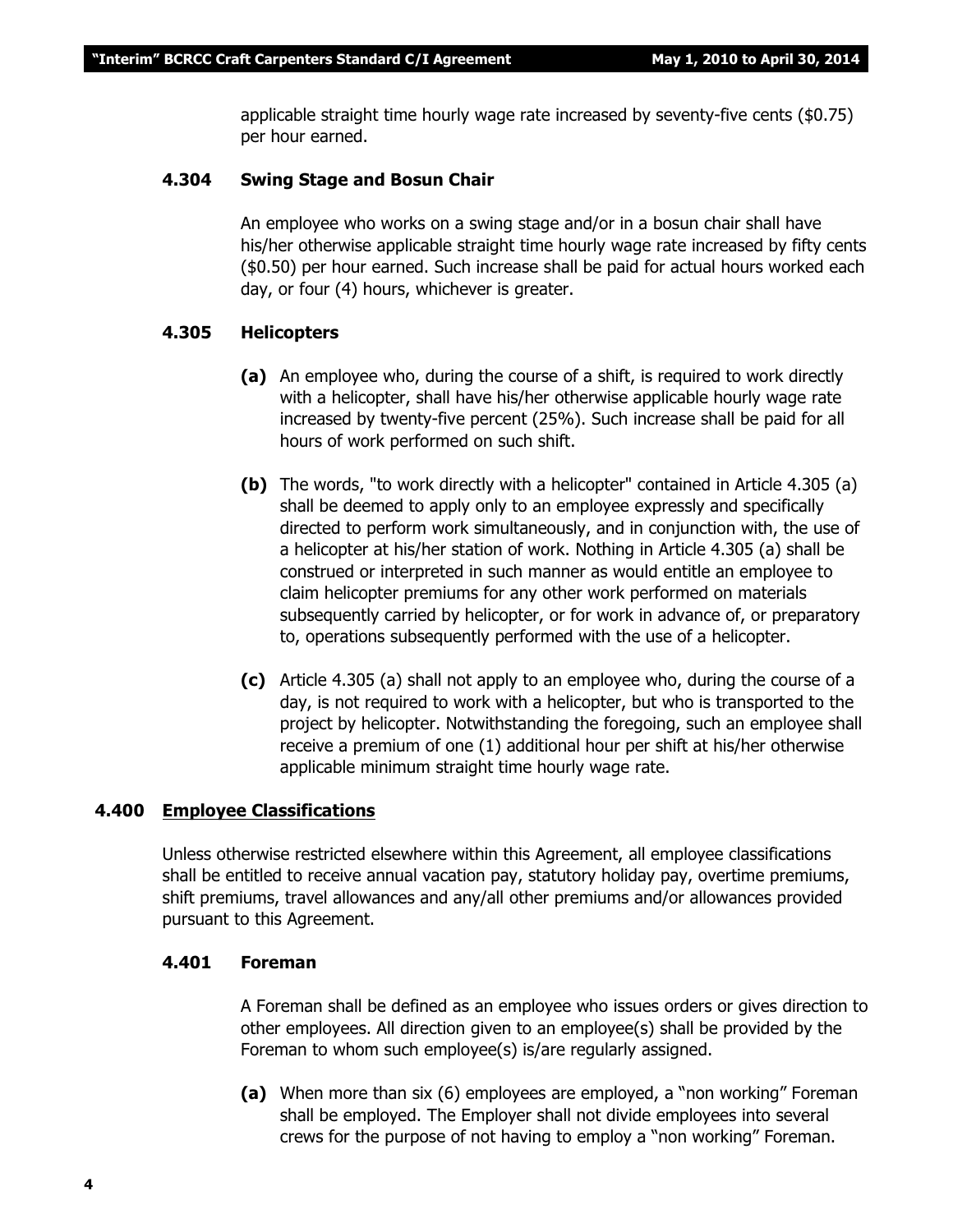**(b)** The minimum straight time hourly wage rate for a Foreman shall be one hundred fifteen percent (115%) of the applicable Certified Journeyperson minimum straight time hourly wage rate on the project.

#### **4.402 Semi Skilled Carpenter (SSC)**

A Semi Skilled Carpenter (SSC) shall be defined as an individual who does not possess a valid Carpenters TQ certificate and is not registered as a duly indentured Carpenter Apprentice within Canada.

- **(a)** There shall be eight (8) Semi Skilled Carpenter (SSC) classifications. The Employer shall retain the sole discretion to determine the appropriate classification for each SSC after having judged such individual's competency, merit and ability.
- **(b)** The minimum straight time hourly wage rate for an SSC shall be the applicable percentage of the applicable Certified Journeyperson minimum straight time hourly wage rate on the project.

| Level 5 $SSC = 70%$  |
|----------------------|
| Level 6 $SSC = 75%$  |
| Level 7 $SSC = 85%$  |
| Level 8 $SSC = 90\%$ |
|                      |

**(c)** Refer to Schedules "A1", "A2", "B1" and "B2" for a breakdown of the eight (8) SSC monetary packages.

#### **4.403 Apprentice**

An Apprentice shall be defined as an individual who is registered as a duly indentured Carpenter Apprentice within Canada.

- **(a)** There shall be eight (8) Apprentice classifications. The Employer shall employ a minimum of one (1) Apprentice, and the maximum ratio shall be one (1) Apprentice for every one (1) Journeyperson. Such ratio shall apply on a company wide basis.
- **(b)** The minimum straight time hourly wage rate for an Apprentice shall be the applicable percentage of the applicable Certified Journeyperson minimum straight time hourly wage rate on the project.

| $1st$ Term Apprentice = 50% | $5th$ Term Apprentice = 70% |
|-----------------------------|-----------------------------|
| $2nd$ Term Apprentice = 55% | $6th$ Term Apprentice = 75% |
| $3rd$ Term Apprentice = 60% | $7th$ Term Apprentice = 85% |
| $4th$ Term Apprentice = 65% | $8th$ Term Apprentice = 90% |
|                             |                             |

**(c)** Refer to Schedules "A1", "A2", "B1" and "B2" for a breakdown of the eight (8) Apprentice monetary packages.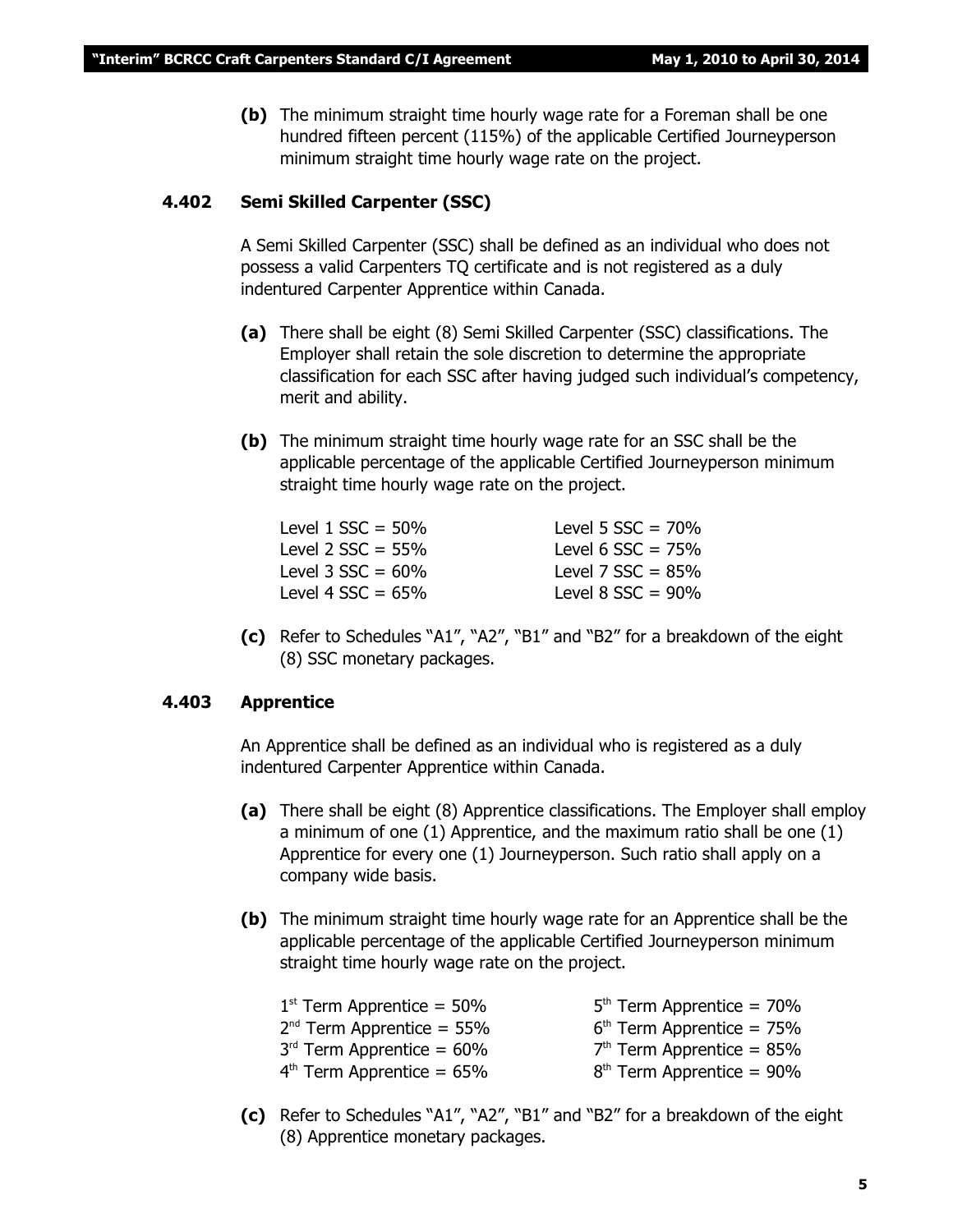#### **4.404 Material Handler/Pre-Apprentice**

The work of a Material Handler/Pre-Apprentice shall include the handling on the job site of all material or materials falling within the jurisdiction of the carpenter.

- **(a)** The parties recognize the importance of recruiting future Apprentices. The Material Handler/Pre-Apprentice classification provides the opportunity to expose new workers to the industry and to determine their suitability. A Material Handler/Pre-Apprentice shall, in the case of competent workers, be a possible source of future Apprentices.
- **(b)** The minimum straight time hourly wage rate for a Material Handler/Pre-Apprentice shall be forty-five percent (45%) of the applicable Certified Journeyperson minimum straight time hourly wage rate on the project.

#### **4.500 Annual Vacation and Statutory Holidays**

#### **4.501 Vacation Pay and Statutory Holiday Pay**

Annual vacation pay and statutory holiday pay shall be combined at the total rate of eight percent (8%) of gross earnings, and shall be paid to each employee on each pay cheque and upon termination of employment.

#### **4.502 Annual Vacation**

An employee may take up to three (3) weeks annual vacation in any calendar year. The vacation period shall be arranged by mutual agreement between the employee and the Employer.

#### **4.503 Statutory Holidays**

**(a)** The following statutory holidays shall apply to all work governed by this Agreement. Refer also to Article 4.503 (b), Article 6.303 and Appendix "B".

New Year's Day, Heritage Day  $(3<sup>rd</sup>$  Monday in February through 2012), Family Day (2013 onward), Good Friday, Easter Monday, Victoria Day, Canada Day, the Friday preceding BC Day, BC Day, the Friday preceding Labour Day, Labour Day, Thanksgiving Day, Remembrance Day, Christmas Day, Boxing Day, and/or any other day so proclaimed by the federal and/or provincial government. When a statutory holiday falls on a Saturday or Sunday, the following working day(s) shall be observed.

- **(b)** Notwithstanding Article 4.503 (a), Heritage Day (through 2012 only) and the Friday preceding Labour Day may be floated and the day therefore worked at straight time rates, with an alternate day scheduled to be taken off as mutually agreed between the Employer and the employee.
- **(c)** All work performed on statutory holidays, or days observed in place thereof,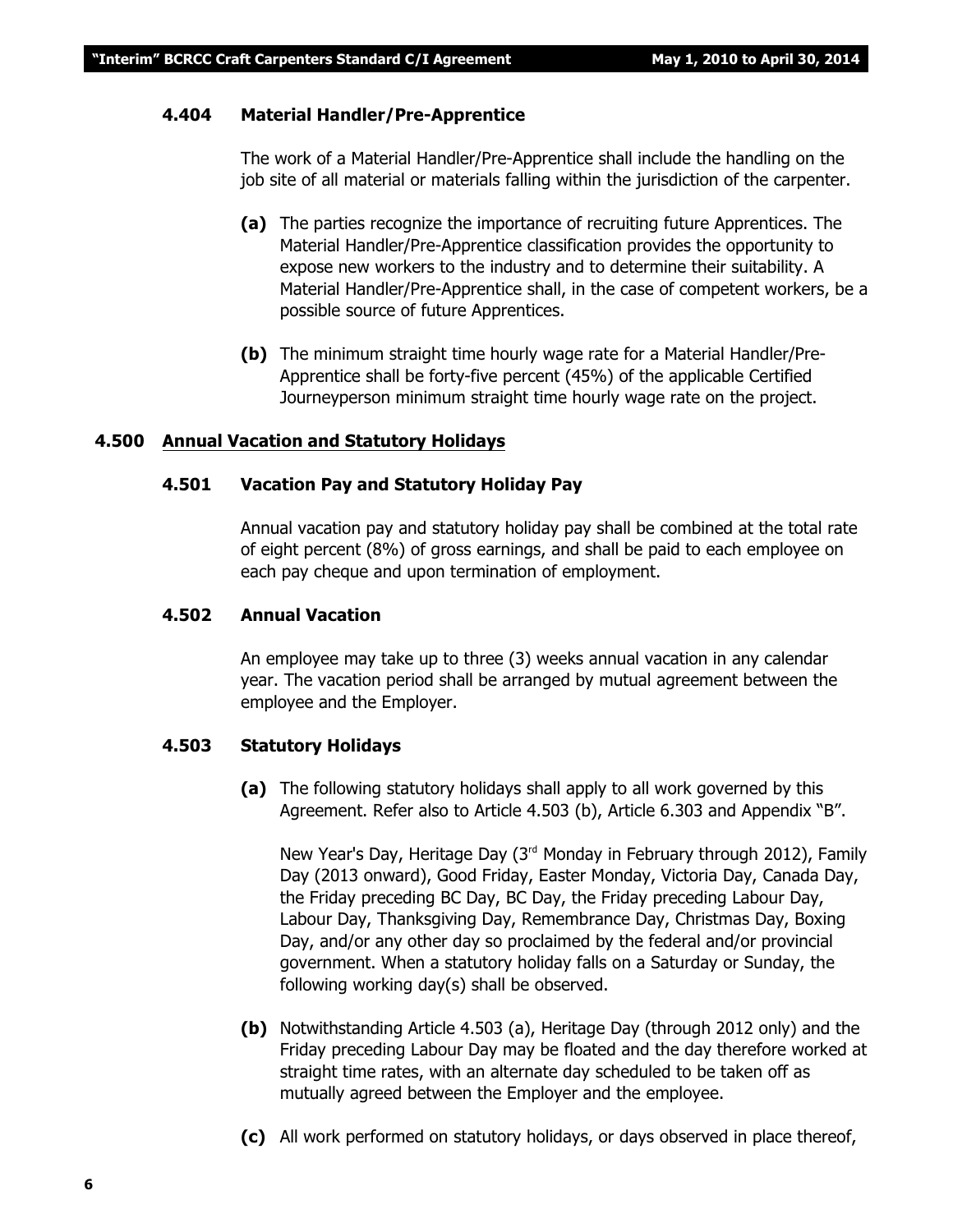shall be paid for at two (2) times the otherwise applicable straight time hourly wage rate. No work shall be performed on Labour Day.

#### **4.600 Employer Contributions**

The schedules of Employer contributions as provided for within Schedules "B1" and "B2" shall apply to all work performed in accordance with this Agreement. All Employer contributions shall be calculated on the basis of hours worked.

#### **4.601 Union Benefit Plan**

- **(a)** The Employer shall contribute the required amount(s) to the Union Benefit Plan in the manner set forth in Article 5.000. Such amount(s), and the effective date(s) applicable thereto, shall be as stipulated within Schedules "B1" and "B2".
- **(b)** Notwithstanding Article 4.601 (a), an employee may opt to receive ninety percent (90%) of the otherwise applicable Union Benefit Plan contribution in the form of an additional Union Group RSP contribution in accordance with the Plan rules. Employers are advised that such option shall not be effective unless/until the Union has confirmed, in writing, that such employee has signed the appropriate waiver and redirect form.

#### **4.602 Union Group RSP**

- **(a)** The Employer shall contribute the required amount(s) to the Union Group RSP in the manner set forth in Article 5.000. Such amount(s), and the effective date(s) applicable thereto, shall be as stipulated within Schedules "B1" and "B2".
- **(b)** The required Employer contribution to the Union Group RSP shall be eight percent (8%) of the applicable minimum straight time hourly wage rate for all of the Journeyperson classifications, and five percent (5%) of the applicable minimum straight time hourly wage rate for all of the Semi Skilled Carpenter and Apprentice classifications. No Employer contribution to the Union Group RSP shall be required on behalf of a Material Handler/Pre-Apprentice.
- **(c)** Refer also to Article 4.601 (b).

#### **4.603 CLR Contract Administration Fund (CAF)**

**(a)** The Employer shall contribute twelve cents (\$0.12) per hour worked, inclusive of HST or GST (as the case may be), to the CAF in the manner set forth in Article 5.000. CLR may alter this amount by providing the Union with sixty (60) calendar days written notice. CLR shall bear any/all costs which may be incurred as a result of having to change the monthly report to the administrator because of a change in the Employer contribution to the CAF.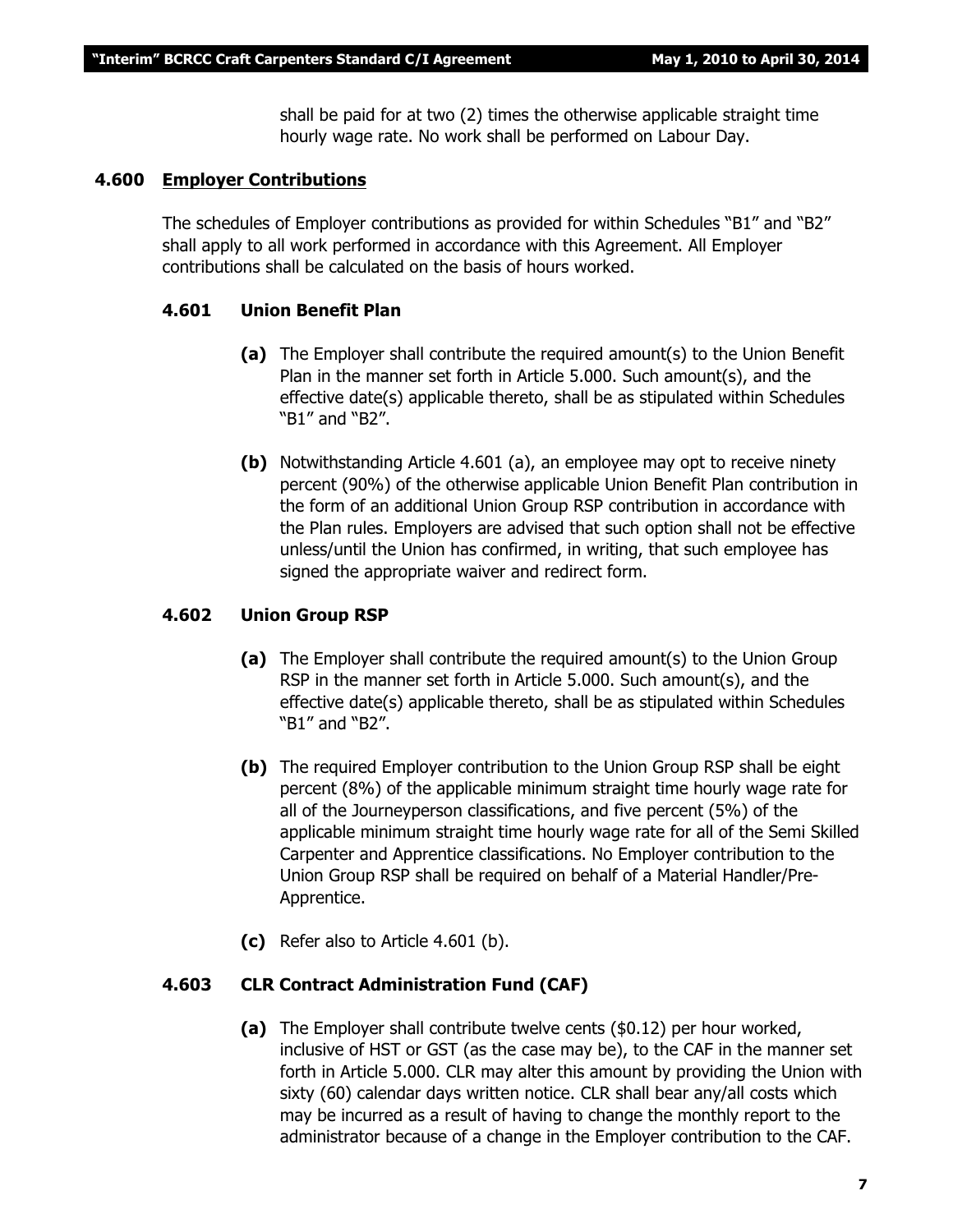**(b)** The Union shall collect and forward to CLR, without exception, all monies designated for the CAF and received in accordance with the monthly report to the administrator. Payment to CLR shall be made by the Union not later than the last day of the month in which such amount was received and shall be accompanied with a summary report that provides hours of work and fund remittances by each Employer working under this Agreement. A designated representative of CLR may inspect, upon appointment, the receipts and records of the Union related to the CAF.

#### **4.604 Carpentry Employers Association of BC (CEA)**

- **(a)** The Employer shall contribute fifteen cents (\$0.15) per hour worked to CEA in the manner set forth in Article 5.000. CEA may alter this amount by providing the Union with sixty (60) calendar days written notice.
- **(b)** The Union shall collect and forward to CEA, without exception, all monies designated for CEA and received in accordance with the monthly report to the administrator. Payment to CEA shall be made by the Union not later than the last day of the month in which such amount was received and shall be accompanied with a summary report that provides hours of work and fund remittances by each Employer working under this Agreement.

#### **4.605 BC Construction Industry Rehabilitation Plan (CIRP)**

The Employer shall contribute two cents (\$0.02) per hour worked to the CIRP in the manner set forth in Article 5.000.

#### **4.606 Jurisdictional Assignment Plan (JAPlan)**

The Employer shall contribute one cent (\$0.01) per hour worked to the JAPlan in the manner set forth in Article 5.000. The JAPlan, as agreed to between the BCYT and CLR, shall be binding upon the parties. Notwithstanding the foregoing, where the Employer makes an assignment of work to another constituent union or local union of the BCBCBTU, which is challenged under the JAPlan, the Union shall not make any claim or bring any independent action for back pay or any other damages through the Umpire, arbitration, or the LRB, unless the Union has obtained a ruling from the Umpire in its favour, in which event the Union shall be entitled to claim damages through collective agreement arbitration for noncompliance with the Umpire's ruling for the period subsequent to the ruling.

#### **4.607 BCBCBTU**

The Employer shall contribute one cent (\$0.01) per hour worked to the BCBCBTU in the manner set forth in Article 5.000. Notwithstanding the foregoing, such contribution shall continue only for as long as the BCBCBTU bargaining structure continues to exist pursuant to the *Labour Relations Code*.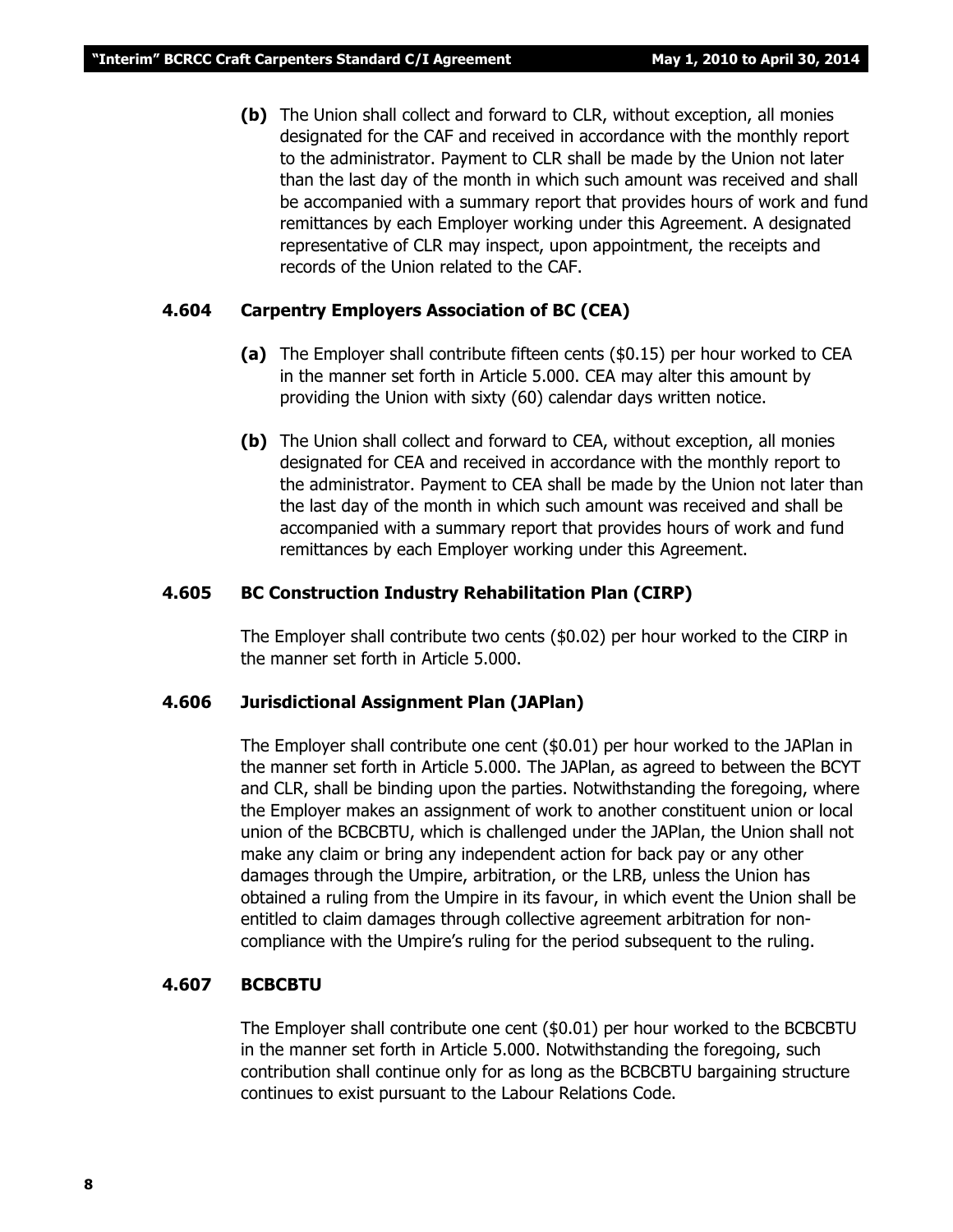#### **4.700 Employee Deductions**

The Employer shall deduct Union dues in such amount(s) as the Union directs and shall forward such deductions in the manner set forth in Article 5.000. The Union may alter the deduction amount by providing the Employer with sixty (60) calendar days written notice. All employee deductions shall be calculated on the basis of hours earned.

#### **4.800 Payment of Wages**

- **4.801** The Employer shall, at least every second Friday, pay to each employee all wages, premiums, allowances and annual vacation pay and statutory holiday pay earned by the employee to a day not more than seven (7) calendar days prior to the date of payment. If a statutory holiday falls on the regular pay day, payment shall be made the preceding day. Payment shall be made during working hours and may be made by cheque or electronic deposit.
- **4.802** The Employer shall pay all monies (i.e. wages, annual vacation pay, statutory holiday pay, etc.) which are owing to an employee at the time of termination of employment. Alternatively, in the event the Employer is unable to pay all monies which are owing to an employee at the time of termination of employment, such monies shall be paid as quickly as reasonably possible thereafter but in no event later than seven (7) calendar days or in conjunction with the Employer's next regularly scheduled payroll, whichever comes first.
- **4.803** The Employer shall provide a separate or detachable itemized statement with each pay, clearly showing the: (i) employee's name, (ii) number of straight time hours worked and wage rate(s) paid for such hours, (iii) number of overtime hours worked and wage rate(s) paid for such hours, (iv) premiums, (v) allowances, (vi) annual vacation and statutory holiday pay, and (vii) total deductions from gross earnings. Such statement may be provided electronically via email.
- **4.804** Where an employee is not paid in accordance with Articles 4.801 and 4.802, such employee shall be deemed to be still on the payroll of the Employer and shall receive his/her usual wages and conditions until there is compliance with the conditions.

#### **4.900 Bonding and Payroll Failures**

- **4.901** Before Union members are dispatched to any Employer who has not been signatory with the Union for a minimum of two (2) years, such Employer may be required to deposit a bond suitable to the Union, up to fifteen thousand dollars (\$15,000.00) for use in default of payment of wages, annual vacation pay, statutory holiday pay, Employer contributions and/or employee deductions required in accordance with this Agreement. When no longer required such bond shall, by mutual consent of the Union and the Employer concerned, be terminated.
- **4.902** Where there have been instances of payroll failures by an Employer, or the principals or directors thereof, or payroll requirements have not been met, the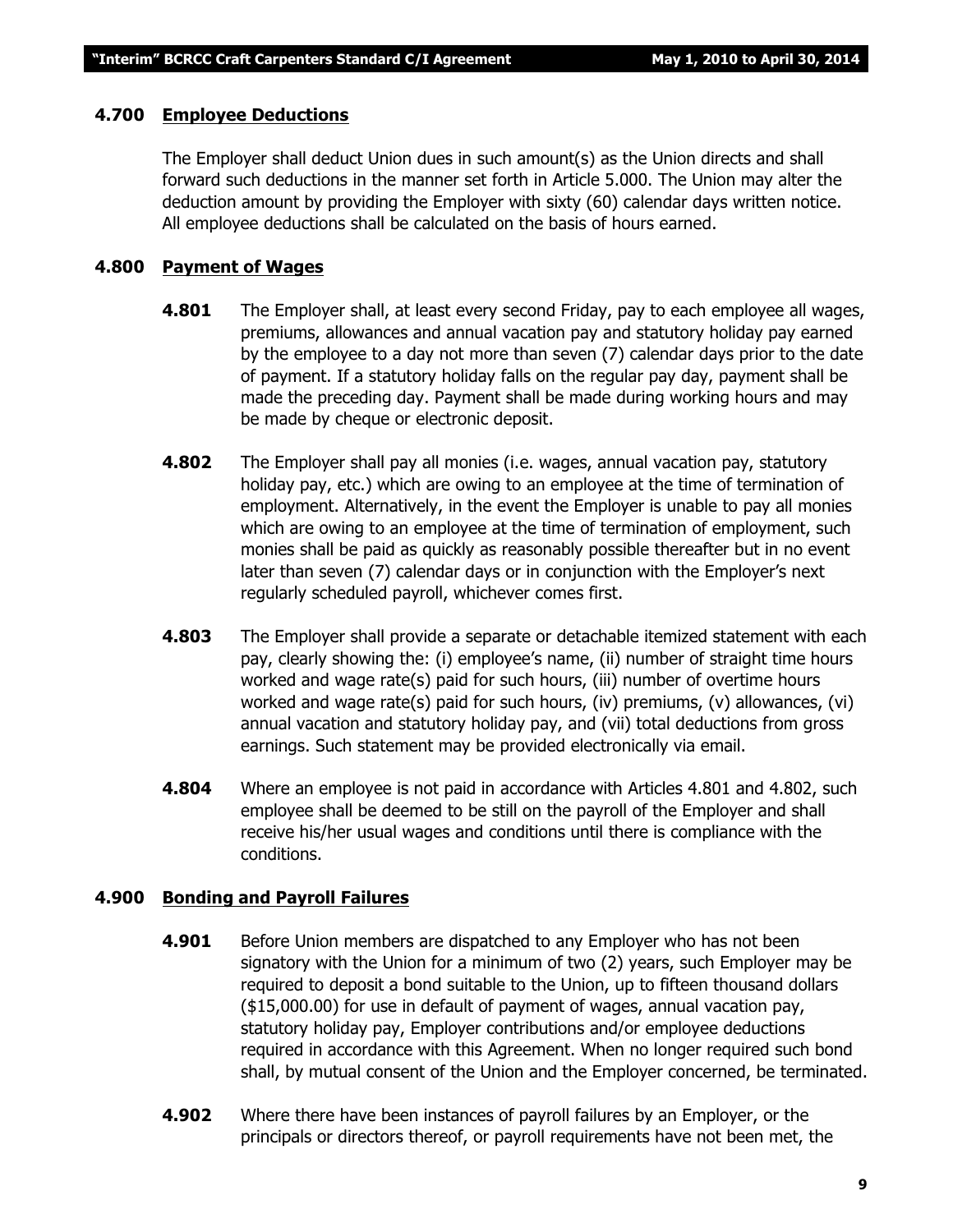Union shall have the right to inspect such Employer's payroll, and/or require the posting of a suitable bond, and/or require that payment of wages and other payroll requirements be made by cash or certified cheque.

#### **ARTICLE 5.000 - MONTHLY REMITTANCES**

The timely remittance of Employer contributions and employee deductions required in accordance with this Agreement is essential for the protection of the employees and other beneficiaries.

#### **5.100 General Provisions**

- **5.101** The Employer shall remit all Employer contributions and employee deductions required under the terms of this Agreement, on behalf of all employees working under the terms of this Agreement. Refer to Schedules "B1" and "B2".
- **5.102** Such Employer remittance shall:
	- **(a)** be made by a single payment, payable to the Union designated Plan Administrator, inclusive of all obligations arising from hours up to the close of the Employer's payroll ending closest to the last day of the preceding calendar month, and
	- **(b)** be accompanied by a correctly completed monthly report to the administrator, and
	- **(c)** be received by the Union designated Plan Administrator not later than the fifteenth (15th) day of the month following that for which such payments are payable.
- **5.103 (a)** The Union designated Plan Administrator shall, once each month after receiving the combined monthly remittance from each Employer, allocate and/or distribute the monies of such combined remittance to the various Plans, Funds, Organizations, etc. in the appropriate manner. The Union acknowledges that such Plans, Funds, Organizations, etc. are entitled to receive such monies, and that such monies are, in fact, held in trust by the Union until properly allocated and/or distributed.
	- **(b)** Notwithstanding Article 5.103 (a), the Union may deduct a monthly administration handling fee from each amount to be allocated and/or distributed, providing such fee does not exceed five percent (5%), to a maximum of one hundred dollars (\$100.00), of the amount to be allocated and/or distributed.

#### **5.200 "Nil" Reports**

The Employer shall submit a "Nil" report if such Employer had employed no employees during the period for which payments would otherwise have been payable. Notwithstanding the foregoing, the Employer shall not be required to submit a "Nil" report for a period in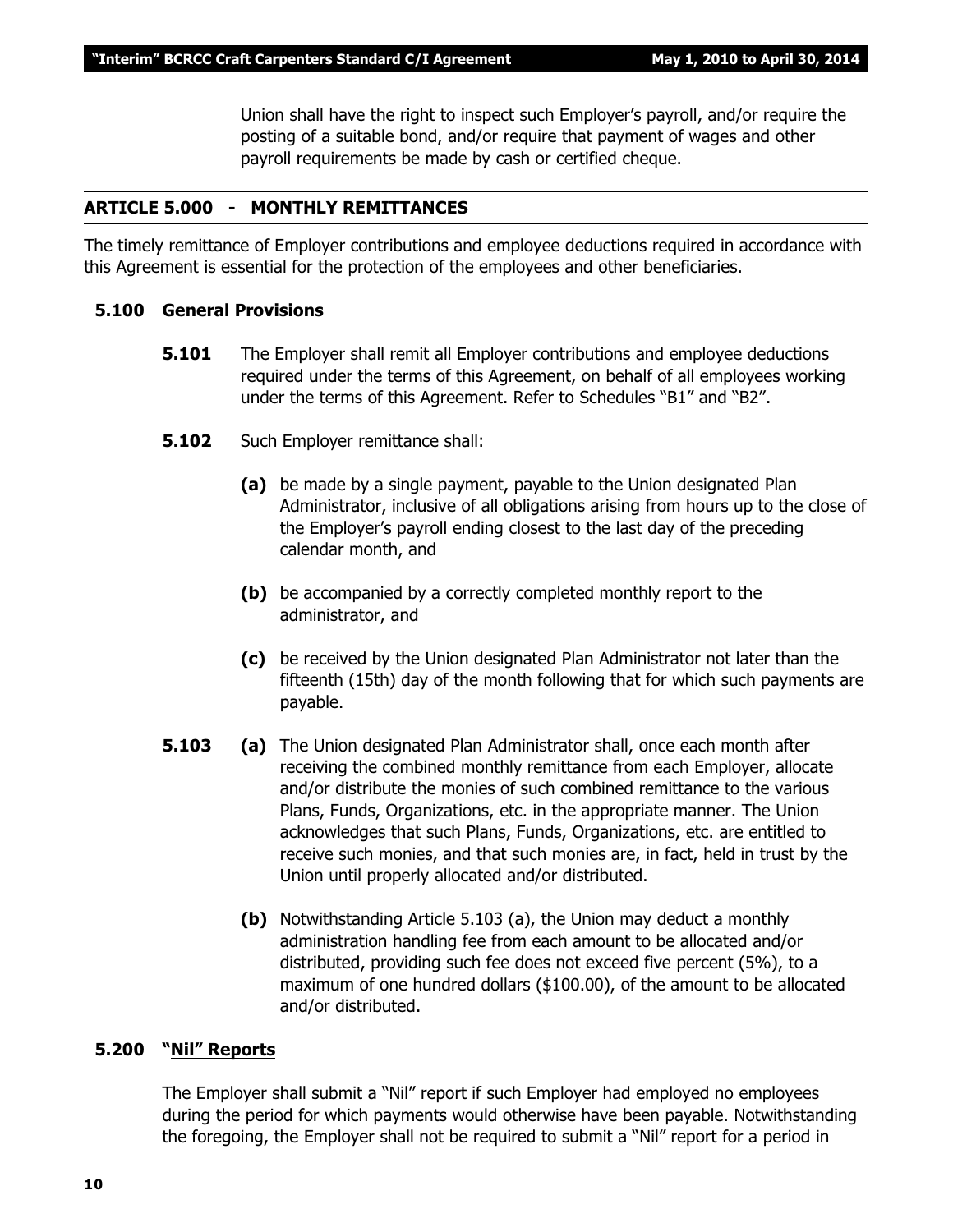which no employees had been employed if the Union has been notified, in writing, that such Employer is no longer in business.

#### **5.300 Delinquent Remittance**

- **5.301** In the event the Employer fails to remit Employer contributions and/or employee deductions in the manner set forth in Article 5.000, the Union may, at its sole discretion, take any economic action it deems necessary against such Employer, and such action shall not be considered a violation of this Agreement.
- **5.302** The Union shall advise the Employer within forty-eight (48) hours in writing of any delinquency. If the Employer fails to respond within forty-eight (48) hours of receipt of notification, exclusive of Saturday, Sunday and statutory holidays, the Union may, at its sole discretion, require a ten percent (10%) penalty of the amount of the late payment.

#### **5.400 Monthly Report to the Administrator**

The Union shall supply Employers with copies of the monthly report to the administrator, and the Union shall bear the cost of producing such report except in accordance with Article 4.603 (a).

#### **ARTICLE 6.000 - HOURS OF WORK AND OVERTIME**

#### **6.100 Regular Hours**

- **6.101 (a)** Eight (8) hours shall constitute the regular work day and five (5) days, forty (40) hours shall constitute the regular work week.
	- **(b)** Notwithstanding any/all contrary provisions of this Agreement, any work hours under the forty (40) hour weekly maximum missed during the regular work week may be made up on a Saturday at straight time upon mutual agreement between the employee(s) and Employer.
- **6.102** The regular work week shall be between 8:00 am Monday and 4:30 pm Friday, and the regular work day shall be as per the following schedule:

| Straight Time: |                        |  | 8:00 am to 12:00 noon | 4.0 hours |
|----------------|------------------------|--|-----------------------|-----------|
| Meal:          | 12:00 noon to 12:30 pm |  |                       | 0 hours   |
| Straight Time: |                        |  | 12:30 pm to 4:30 pm   | 4.0 hours |
|                |                        |  |                       |           |

Total Straight Time Hours: 8.0 hours

#### **6.103 Starting and Stopping Times**

Notwithstanding any/all contrary provisions of this Agreement:

**(a)** This Article shall apply to all shifts, including but not limited to those shifts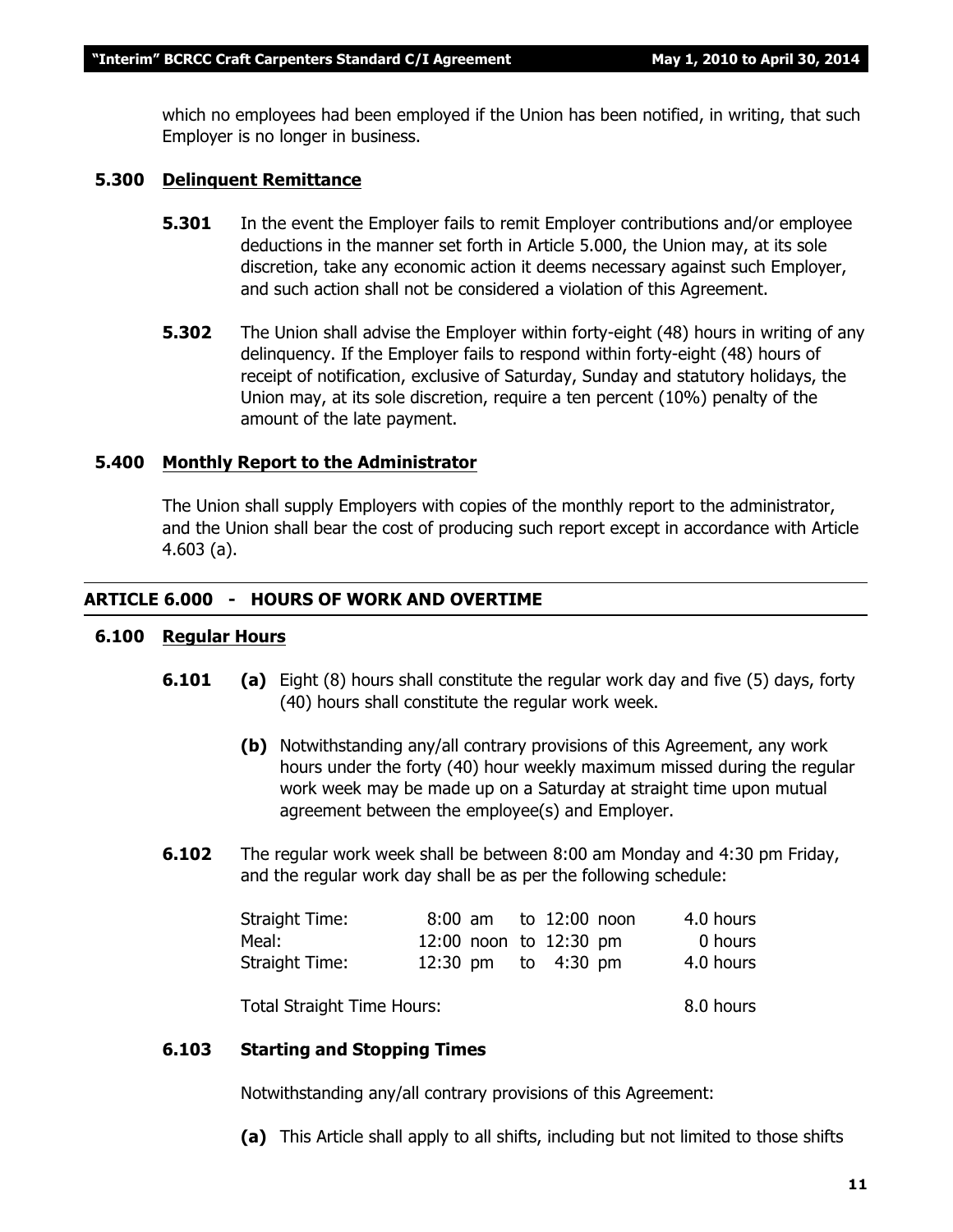worked on a compressed work week schedule.

- **(i)** The starting and stopping time on a project may be varied by a maximum of one (1) hour earlier or later than the otherwise required start time of the shift at the Employer's discretion.
- **(ii)** The starting and stopping time on a project may be varied by a maximum of two (2) hours earlier or later than the otherwise required start time of the shift upon mutual agreement of the Employer and the majority of Union members employed on such project. Notwithstanding the foregoing, if the starting and stopping time is varied by more than (1) hour, the Union shall retain the right to revote the Union members employed on such project once over the duration of the project.
- **(iii)** The Employer shall be responsible for a suitable signal for all starting and stopping times.
- **(b)** The starting time of the employees shall be from the designated "lay down" area, lockup or tool room, and a five (5) minute "pick-up" period shall be provided prior to the stopping time.

#### **6.104 Notice of Termination**

The Employer shall provide an employee with one (1) hours notice of termination, or one (1) hours pay in lieu thereof. The employee shall use such notice to gather his/her personal tools and prepare such tools for the next project.

#### **6.200 Overtime Hours**

Overtime work shall be voluntary and no employee shall be discriminated against for refusal to work overtime hours.

- **6.201** The first two (2) hours of overtime, Monday through Friday, shall be paid at one and one-half  $(1\frac{1}{2})$  times the otherwise applicable straight time hourly wage rate.
- **6.202** The first eight (8) hours of overtime on Saturdays shall also be paid at one and one-half (1½) times the otherwise applicable straight time hourly wage rate.
- **6.203** All other overtime hours, including all hours worked on Sundays and statutory holidays, shall be payable at two (2) times the otherwise applicable straight time hourly wage rate.
- **6.204** Notwithstanding any/all contrary provisions of this Agreement, a minimum break of eight (8) hours shall be provided to an employee between the end of one (1) working shift and the commencement of such employee's next working shift. Where a minimum break of eight (8) hours is not provided in accordance with the foregoing, all hours worked on such employee's next working shift shall be deemed to be overtime hours and shall be paid accordingly.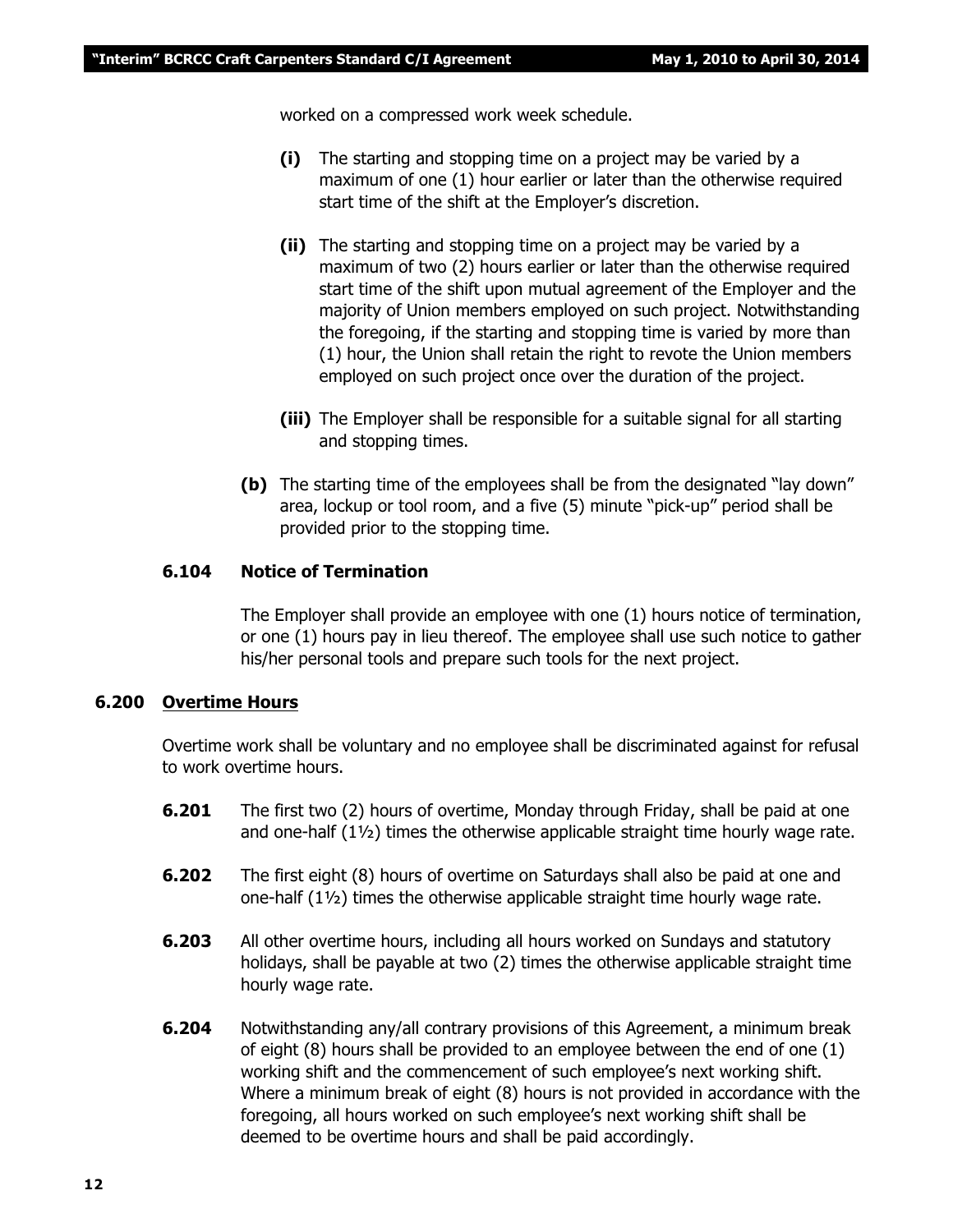#### **6.300 Compressed Work Week**

A compressed work week may be established by the Employer with the mutual agreement of the Union. Alternatively, the Employer may establish a compressed work week without the mutual agreement of the Union if requested to do so by the project client. The Employer shall notify the Union, in writing, upon receiving such a request. The terms and conditions of such compressed work week shall supercede any/all contrary provisions of this Agreement.

#### **6.301 Hours of Work**

- **(a)** Ten (10) straight time hours (8:00 am to 6:30 pm, inclusive of a meal break) shall constitute the compressed work week day shift. Forty (40) straight time hours, Monday through Thursday inclusive, or Tuesday through Friday inclusive, shall constitute the regular work week.
- **(b)** Ten (10) straight time hours (6:30 pm to 5:00 am, inclusive of a meal break) shall constitute the compressed work week afternoon shift. Forty (40) straight time hours, Monday through Thursday inclusive, or Tuesday through Friday inclusive, shall constitute the regular work week. The applicable shift premium shall apply.
- **(c)** Refer also to Article 6.103 (a).

#### **6.302 Overtime**

Overtime work shall be voluntary and no employee shall be discriminated against for refusal to work overtime hours.

- **(a)** The first ten (10) hours of overtime worked on the Friday of a Monday through Thursday compressed work week, or on the Monday of a Tuesday through Friday compressed work week, shall be payable at one and one-half (1½) times the otherwise applicable straight time hourly wage rate.
- **(b)** The first eight (8) hours of overtime worked on a Saturday shall be payable at one and one-half  $(1\frac{1}{2})$  times the otherwise applicable straight time hourly wage rate.
- **(c)** All other overtime hours, including all hours worked in excess of ten (10) hours per day, all hours worked in excess of eight (8) hours on a Saturday, and all hours worked on Sundays and statutory holidays, shall be payable at two (2) times the otherwise applicable straight time hourly wage rate.

#### **6.303 Statutory Holidays**

Notwithstanding any/all contrary provisions of this Agreement, Article 6.303 shall supercede Article 4.503 (c).

**(a)** All statutory holidays which occur during a compressed work week schedule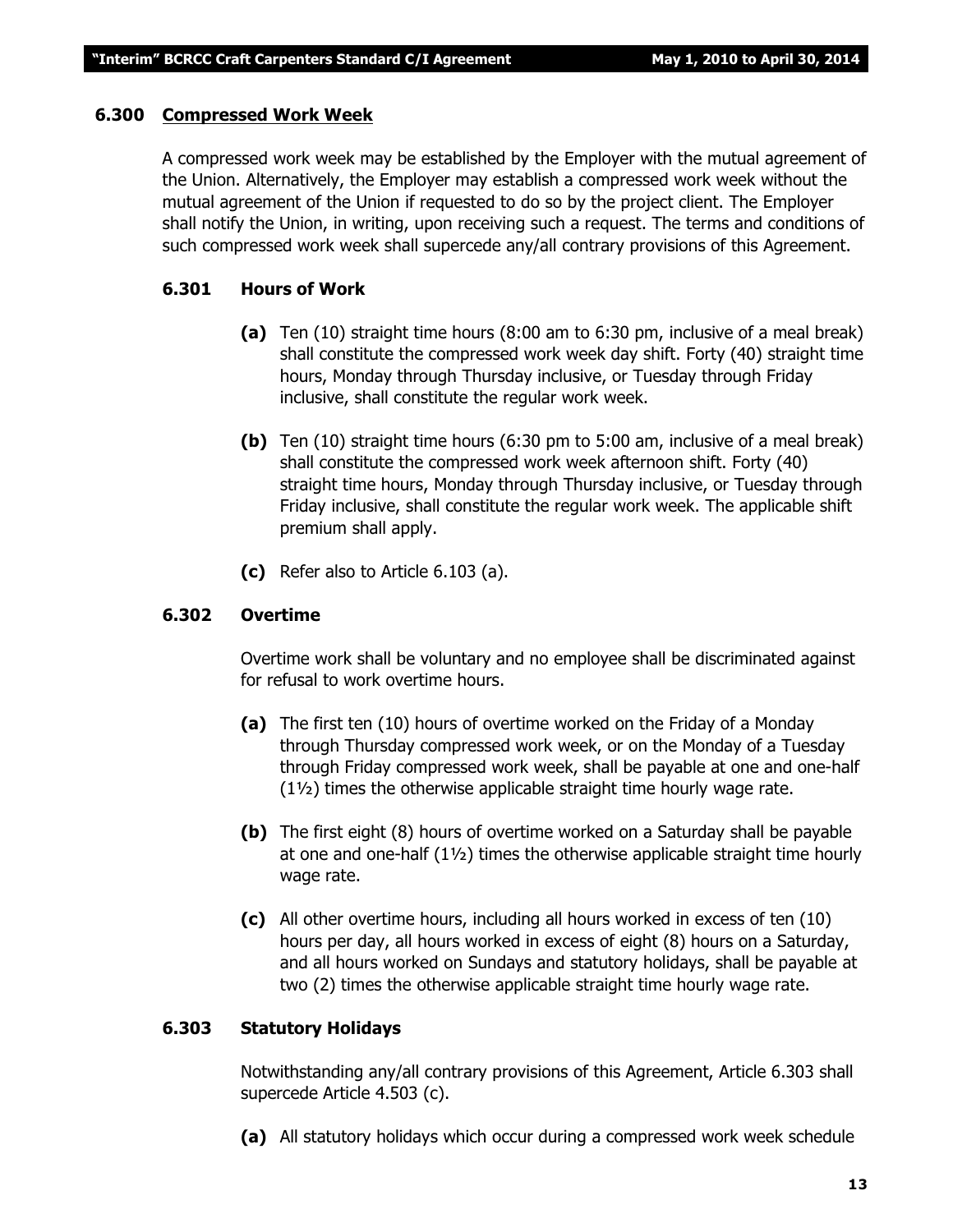shall be observed on the actual day of the statutory holiday, even if such day would otherwise have been a regularly scheduled day off (e.g. the Friday of a Monday to Thursday compressed work week, or a Saturday, or Sunday, etc.). When a statutory holiday is observed in accordance with the foregoing, overtime rates shall not apply on a regular work day in lieu of the statutory holiday.

**(b)** All statutory holidays which occur on a regularly scheduled work day of a compressed work week schedule may be rescheduled by prior mutual agreement of the Employer and the Union. However, in such event, an employee shall retain sole discretion to decline to work on the actual statutory holiday date and shall not be discriminated against for doing so.

#### **6.400 Shifts**

#### **6.401 Scheduling of Shifts**

The Employer may schedule an afternoon and/or night shift if/as required. It shall not be necessary for there to be a day shift in order for there to be an afternoon shift and/or a night shift. Nor shall it be necessary to maintain an afternoon shift and/or night shift for consecutive days in order to constitute such a shift.

#### **6.402 Shift Premiums**

The Employer shall pay a shift premium over and above the otherwise applicable minimum straight time hourly wage rate to any employee who is employed on an afternoon or night shift. Such shift premium shall be paid on straight time hours only in accordance with the following schedule.

- **Day Shift** No shift premium.
- **Afternoon Shift** The applicable minimum straight time hourly wage rate shall be increased by eight percent (8%) for each hour worked on any shift which commences at any time after 10:00 am but on or before 8:30 pm. Second and subsequent meal breaks shall not be considered as hours worked.
- **Night Shift** The applicable minimum straight time hourly wage rate shall be increased by seventeen percent (17%) for each hour worked on any shift which commences at any time after 8:30 pm but on or before 1:00 am. Second and subsequent meal breaks shall not be considered as hours worked. Refer also to Article 6.204.

Overtime on afternoon and night shifts shall be payable for all hours of work performed in excess of eight (8) hours per shift.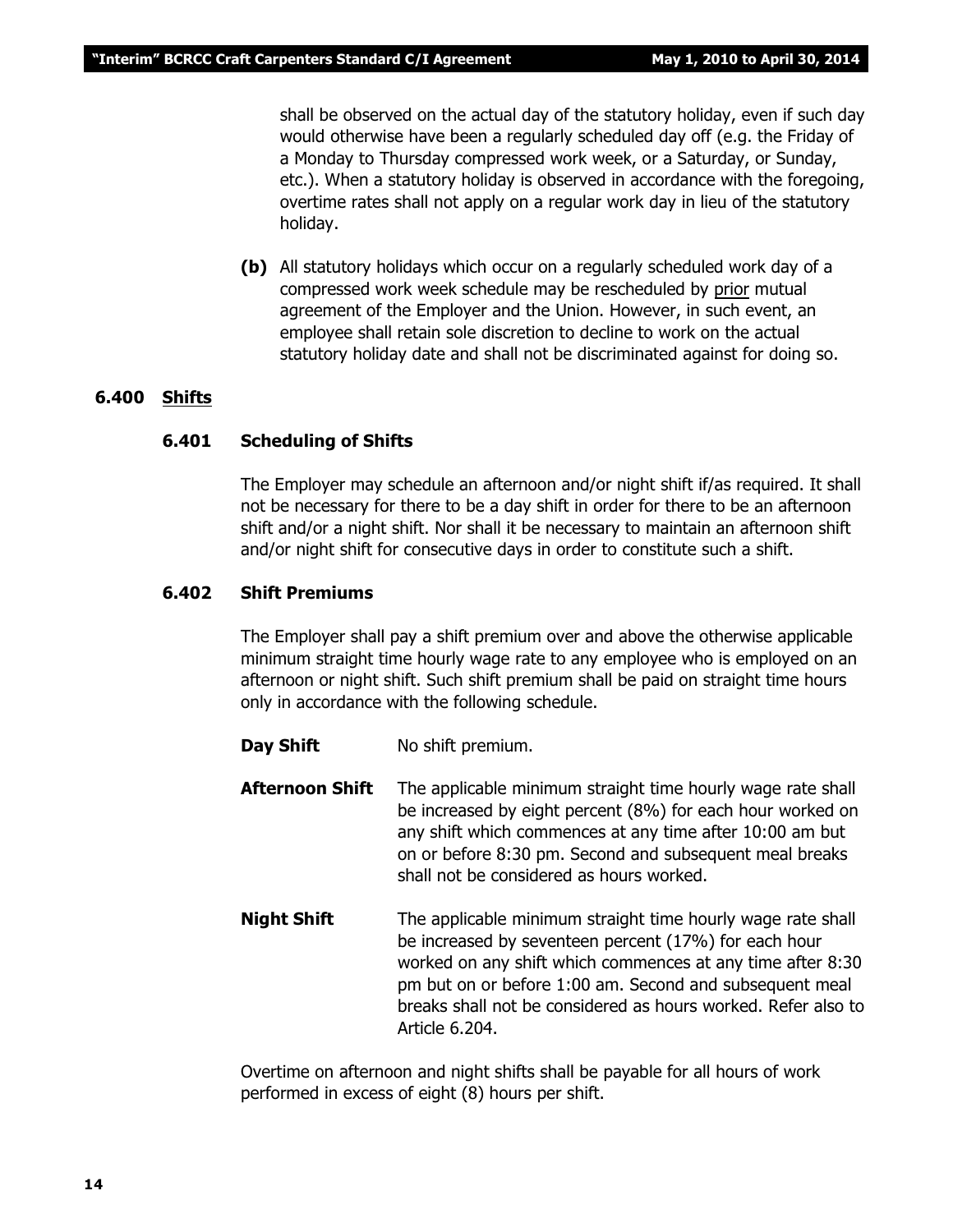#### **6.500 Call-Out Time**

- **6.501** When an employee is called out for work, the Employer shall pay such employee for a minimum of one-half  $(y_2)$  of the scheduled shift hours at the otherwise applicable straight time or overtime hourly rate, regardless of whether or not the employee actually commenced work. Notwithstanding the foregoing, when an employee works more than one-half (½) of the scheduled shift hours, the Employer shall pay such employee for the full shift.
- **6.502** Notwithstanding Article 6.501, when work cannot commence or continue due to inclement weather or for reasons of safety, the Employer shall decide which employees shall be required to work inside and the Job Steward shall discuss with the remainder of the crew whether they wish to continue to work or not. In the event a majority agree that work cannot proceed, then only time actually worked shall be paid.

#### **6.600 Rest Breaks**

- **6.601** Two (2) rest breaks of ten (10) minutes duration each shall be provided during a scheduled eight (8) hour or nine (9) hour shift. Notwithstanding the foregoing, a third rest break of ten (10) minutes duration shall be provided after eight (8) hours if the shift is subsequently extended beyond eight (8) hours or nine (9) hours up to a maximum of ten (10) hours. Refer also to Article 6.702.
- **6.602** Notwithstanding Article 6.601, only two (2) rest breaks shall be provided on a scheduled shift of ten (10) hours, however each such rest break shall be of fifteen (15) minutes duration. The parties agree that a shift of ten (10) hours shall not be deemed to be a scheduled shift of ten (10) hours unless the employees have been so advised prior to the completion of the previous days' shift.
- **6.603** Rest breaks shall be taken at a location determined by mutual agreement between the Employer and the Union.

#### **6.700 Meal Breaks**

#### **6.701 Regularly Scheduled Shifts of Ten (10) Hours or Less**

One (1) meal break of one-half (½) hour shall be provided on all scheduled shifts of ten (10) hours or less. Such meal break shall be scheduled as near as is practical to the mid-point of the shift and shall not be considered as time worked.

#### **6.702 Shifts in Excess of Ten (10) Hours**

Additional meal breaks are required on all shifts in excess of ten (10) hours. The foregoing applies regardless of whether such shifts are scheduled shifts or the result of unscheduled overtime. Refer to the parties' Letter of Understanding Re: Meal Breaks for details. Copies of such Letter of Understanding can be obtained from either the Union or CLR.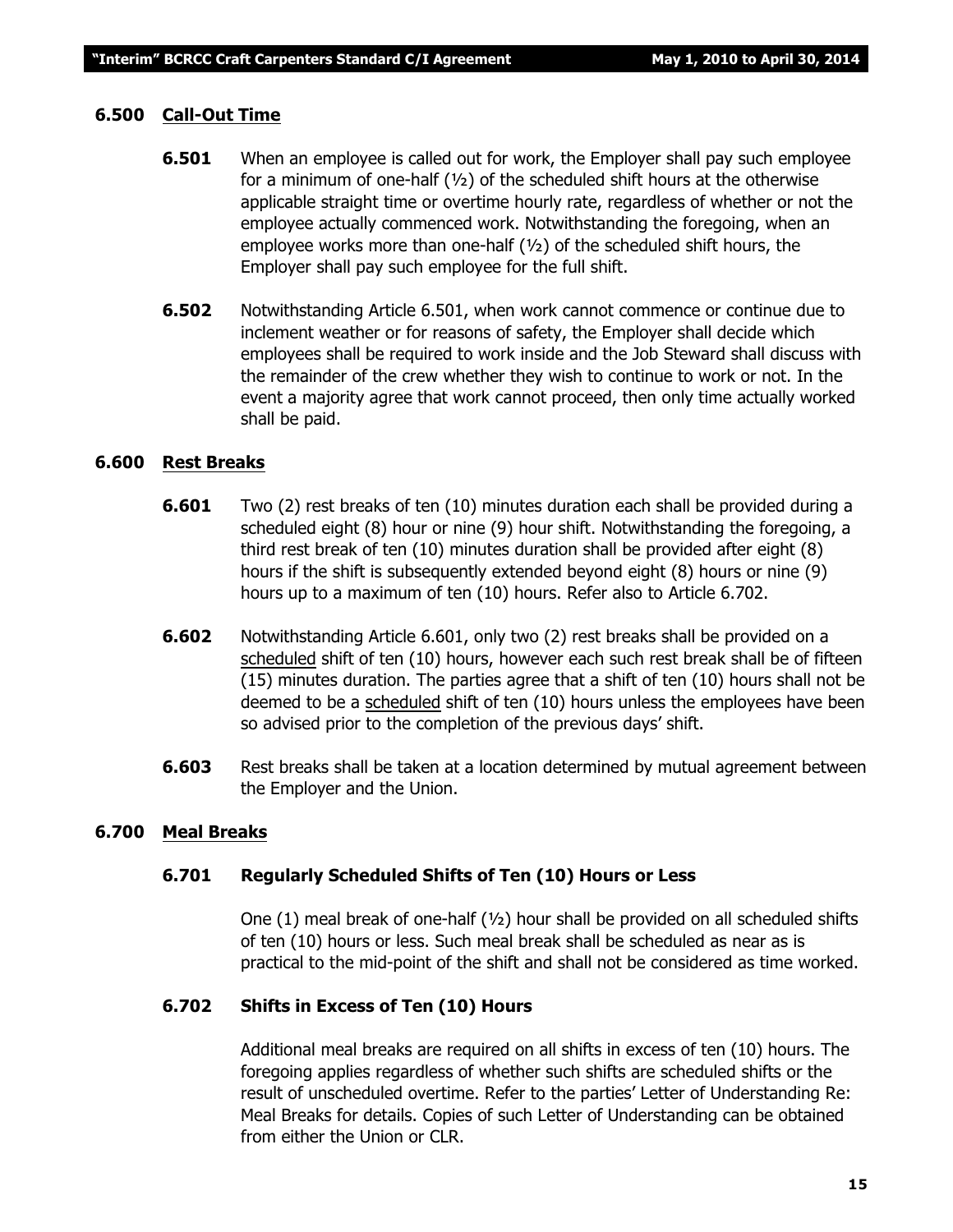#### **ARTICLE 7.000 - TRAVEL ALLOWANCES AND OUT-OF-TOWN PROJECTS**

#### **7.100 Local Resident Employee**

Refer to Appendix "A" for definition of both Local Resident Employee and Lower Mainland/ Fraser Valley.

- **7.101** No daily travel allowance shall be payable to any local resident employee on any project located inside the Lower Mainland/Fraser Valley.
- **7.102 (a)** A daily travel allowance shall be paid to any local resident employee who uses his/her own vehicle to travel daily from his/her residence to a project located outside of the Lower Mainland/Fraser Valley.
	- **(b)** Such allowance shall be payable in accordance with the following schedule. Refer also to Article 7.103.

First forty (40) road kilometres, each way, each day hot applicable All additional road kilometres, each way, each day  $$0.52$  per km

**7.103** Notwithstanding any/all contrary provisions of this Agreement, the daily travel allowance amount of fifty-two cents (\$0.52) per road kilometre shall be subject to annual adjustments throughout the duration of this Agreement. As a result, the effective "per road kilometre" amount which shall be payable pursuant to Article 7.102 shall be the maximum allowable tax-free rate for mileage expense reimbursement as published annually by the Canada Revenue Agency.

#### **7.200 Non Local Resident Employee**

This Article does not apply to Local Resident Employees. Refer to Appendix "A" for definition.

- **7.201** The terms of both daily travel as well as initial and terminal travel which shall apply to a non local resident employee on an out-of-town project shall be established on a project by project basis.
- **7.202** Such terms shall:
	- **(a)** be mutually agreed upon, in writing, by the Employer and the non local resident employee prior to the commencement of travel, and
	- **(b)** remain as originally agreed upon unless/until otherwise changed by mutual agreement, in writing, and
	- **(c)** be consistent with the following principles:
		- **(i)** A non local resident employee shall not incur any out of pocket cost in the process of travelling to an out-of-town project at the beginning of his/her employment on such project, and from an out-of-town project at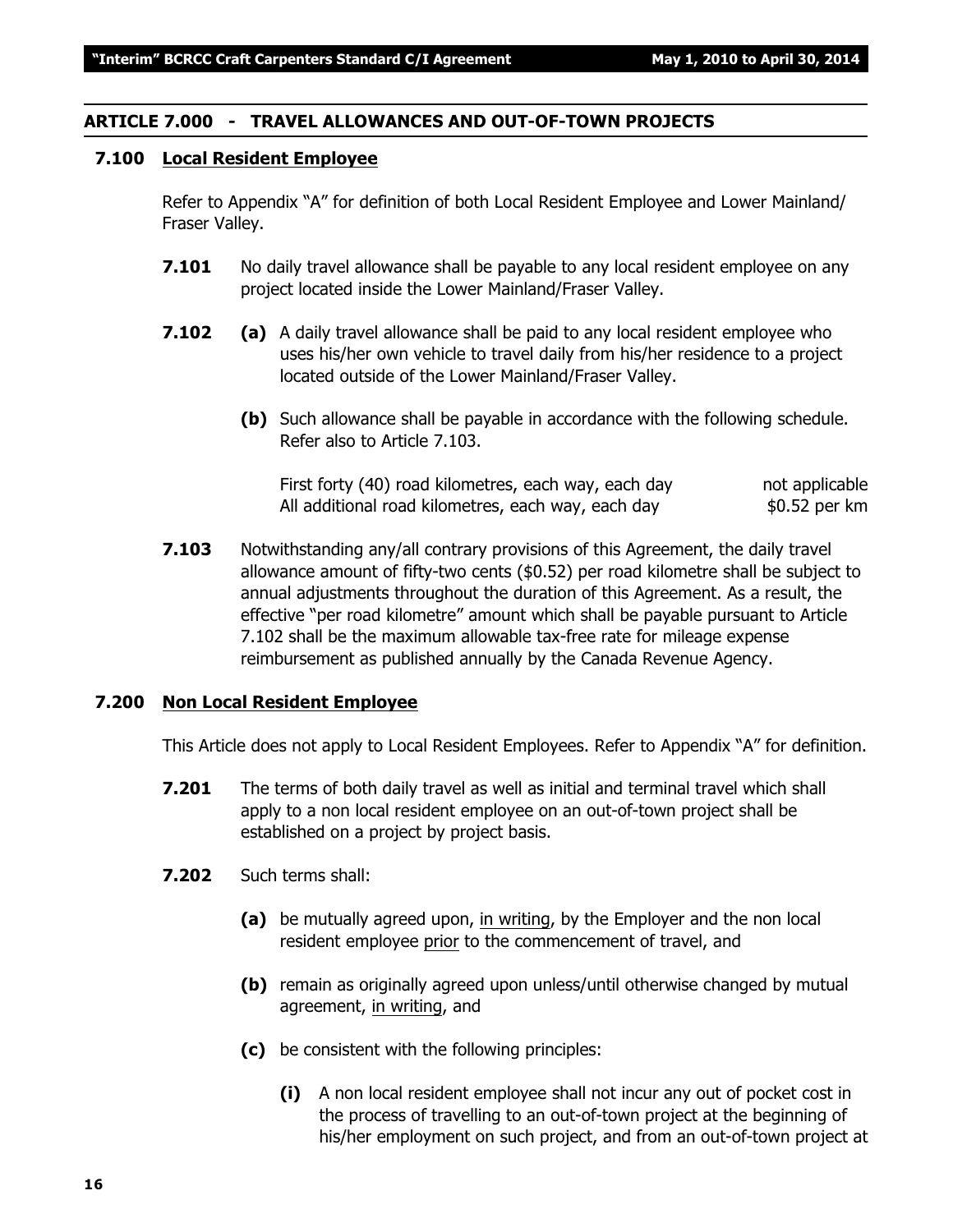the conclusion of his/her employment on such project.

**(ii)** The Employer shall supply a non local resident employee with an "employer supplied room plus daily meal allowance" while such employee is employed on an out-of-town project. The employer supplied room shall be of an acceptable standard. Notwithstanding the foregoing, the Employer may, as an alternative, pay a daily "living out allowance" to such employee in lieu of "employer supplied room plus daily meal allowance" with the mutual agreement of such employee.

#### **ARTICLE 8.000 - HIRING AND MOBILITY OF WORKFORCE**

The interpretation and application of these provisions shall be consistently applied by the various Union representatives in each and every Local throughout the province. Past practice shall be superceded by the terms of this Agreement unless otherwise mutually agreed, in writing, by the Union and the Employer.

#### **8.100 Hiring**

- **8.101** The Union shall assist the Employer in supplying qualified prospective employees. Without restricting/limiting the foregoing, the Union shall, in particular, assist in supplying local resident employees when requested to do so by the Employer.
- **8.102** The Employer shall retain the right to refuse employment to an individual if the Employer does not believe that such individual is suitable for the available work.
- **8.103 (a)** There shall be no restrictions/limitations on the Employer's right to hire, including but not limited to the Employer's right to hire via name request.
	- **(b)** Notwithstanding Article 8.103 (a), whenever the Employer hires an individual who is not a Union member, the Employer shall provide the Union, in writing, with the name and contact information for such individual within fourteen (14) calendar days of hire. Such individual shall make application to become a Union member within forty (40) calendar days of hire and the Union shall accept such individual into its membership. All terms and conditions of this Agreement shall otherwise apply from date of hire.
- **8.104** In the event an employee ceases to be a member in good standing of the Union, the Employer shall terminate the employment of such employee upon receiving written confirmation and direction to do so from the Union.
- **8.105** Any employee hired and/or transferred in accordance with Article 8.000 shall be deemed to have been properly dispatched by the Union and the Union shall ensure that the appropriate dispatch paperwork is supplied to the Employer in a timely manner.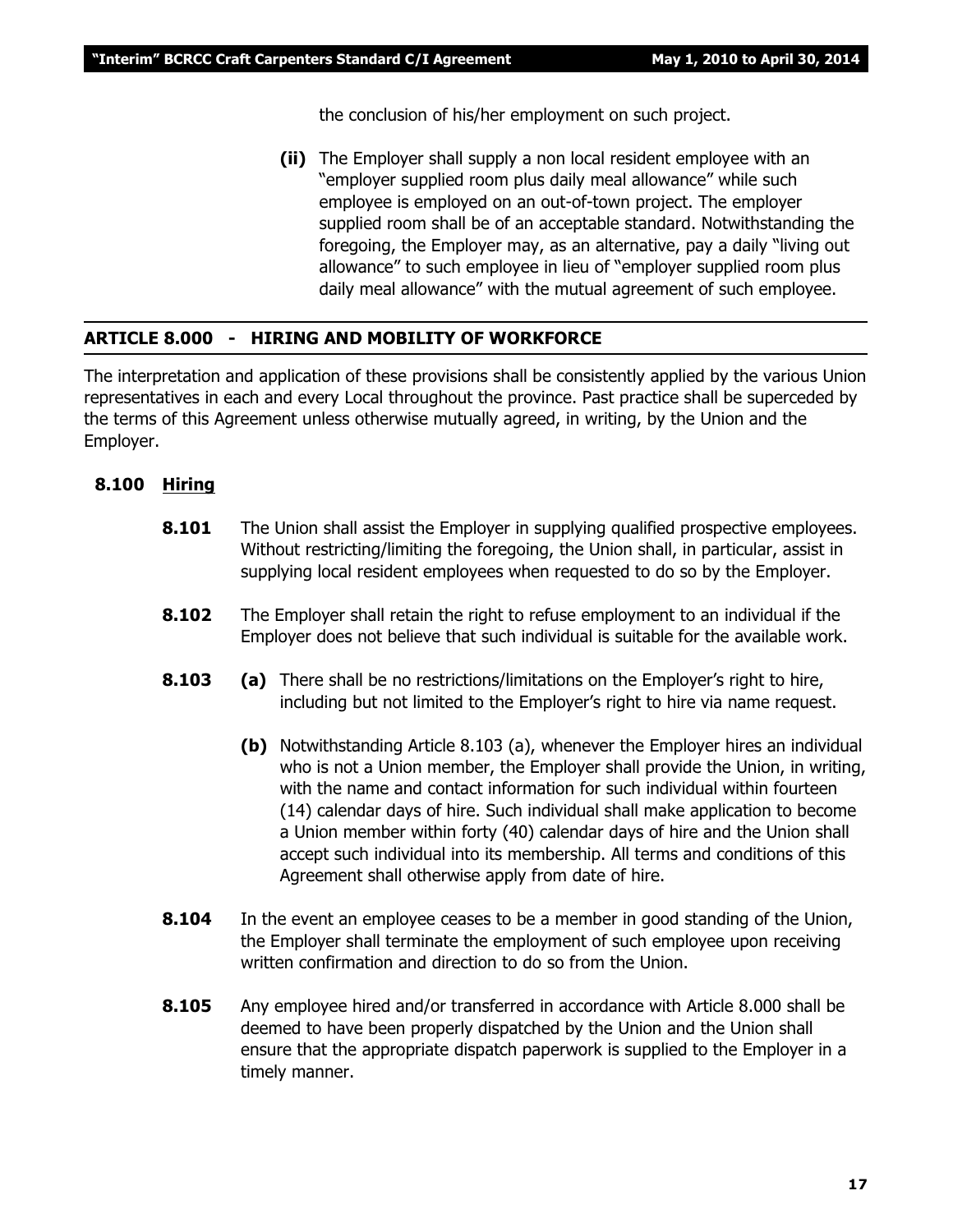#### **8.200 Mobility**

There shall be no restrictions/limitations on the Employer's right to transfer an employee(s) from one (1) project to another throughout the province. Notwithstanding the foregoing, when a non local resident employee(s) is transferred between two (2) out-of-town projects the following standard shall apply.

- > Initial travel allowance shall be paid to the non local resident employee from his/her point of dispatch to the first project in accordance with Article 7.200, and
- > The "per road kilometre" travel allowance rate provided for within Article 7.102 (b) shall be paid to the non local resident employee for all road kilometres travelled, one (1) way, from the first project to the second project, and
- > Terminal travel allowance shall be paid to the non local resident employee from the second project back to his/her point of dispatch in accordance with Article 7.200.

#### **8.300 Differentiation of Employee Classifications**

Notwithstanding any/all contrary provisions of this Agreement, the Union shall not make any attempt to dispatch an employee of a different employee classification (i.e. Foreman, Certified Journeyperson, Uncertified Journeyperson, Semi Skilled Carpenter, Apprentice, and/or Material Handler/Pre-Apprentice) than was requested by the Employer. In particular, the Union shall not make any attempt to restrict/limit or deny the Employer from hiring the maximum ratio of Apprentices permitted in accordance with Article 4.403 (a).

#### **8.400 Reduction in Project Crew**

- **8.401** The Employer shall notify the Job Steward prior to a reduction in the size of the project crew.
- **8.402** When it is necessary for the Employer to reduce the size of the project crew, preference of continued employment shall be given to Job Stewards.

#### **8.500 Rehiring of Injured Employees**

The Employer shall give preference of re-employment to an injured employee when such employee is able to return to work, provided sufficient work is available.

#### **ARTICLE 9.000 - JOB STEWARDS AND UNION REPRESENTATIVES**

#### **9.100 Job Stewards**

- **9.101** The Union shall notify the Employer of the appointment of all Job Stewards.
- **9.102** Job Stewards shall be recognized on all projects and shall not be discriminated against.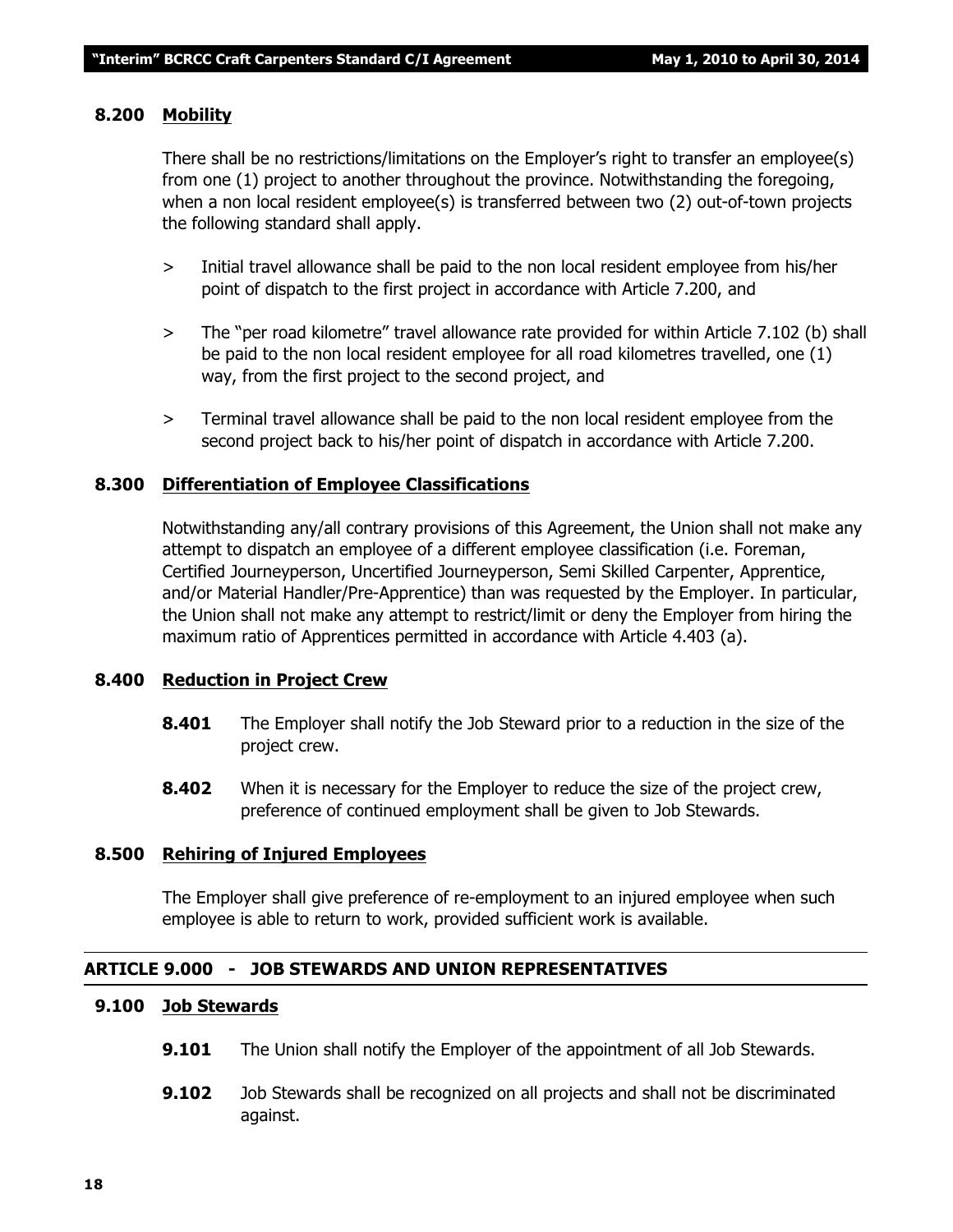- **9.103** The Employer shall provide a Job Steward with sufficient time to carry out his/her duties.
- **9.104** Refer also to Article 8.402 regarding preference for continued employment of Job Stewards.

#### **9.200 Union Representatives**

Union Representatives shall have access to all projects governed by this Agreement, after first notifying the Employer, however in no way shall such Representative(s) interfere with employees during working hours unless permission is granted.

#### **9.300 Leaves of Absence**

- **9.301** The Employer shall grant a non-paid leave of absence to an employee when requested, in writing, to do so by the Union. Such leave shall be for the purpose of attending to Union business, and shall not jeopardize the employee's continued employment. Notwithstanding the foregoing, the Employer may deny such request for valid reasons.
- **9.302** The parties agree to cooperate to facilitate broad and liberal leaves for operations and training military leave for workers who serve as members of the Canadian Forces Reserves, in accordance with provincial and federal law and the "Declaration of Support for the Reserve Forces" signed by the Canadian Office of the Building and Construction Trades Department and the National Construction Labour Relations Alliance, dated May 12, 2010.

#### **ARTICLE 10.000 - HEALTH AND SAFETY**

#### **10.100 Safety Equipment**

- **10.101 (a)** The Employer shall supply to employees, at no cost, all safety equipment, including hearing protective devices, except personal apparel (i.e. CSA approved hard hat, CSA approved footwear, rubber clothing, etc.). Only safety belts with leg and shoulder straps are to be used.
	- **(b)** An employee may use his/her own CSA approved safety harness and lanyard, providing such equipment is in satisfactory condition and has been approved for use by the Employer. Notwithstanding the foregoing, where an employee chooses to use an Employer supplied safety harness and lanyard, such employee shall return such harness and lanyard in good condition when asked to do so or upon termination of employment.
	- **(c)** The Employer may deduct the cost of Employer supplied safety equipment from an employee's pay cheque if such equipment is not returned.
- **10.102** All equipment, tools, and materials shall conform and be utilized in conformity with applicable provincial and/or federal regulations, acts and laws. Employer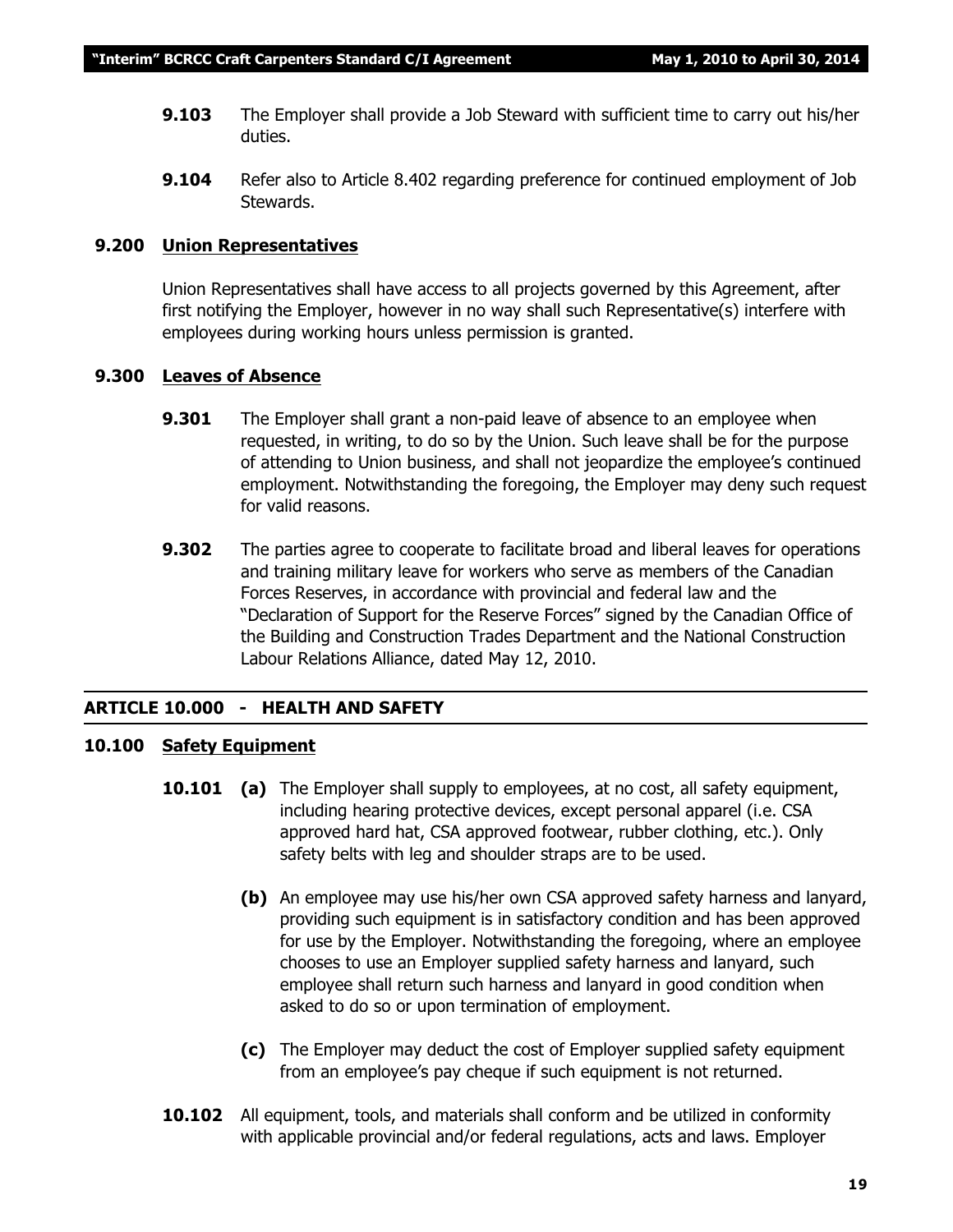safety regulations shall be complied with provided they are not inconsistent with the foregoing. It shall not be considered a violation of this Agreement should an employee(s) refuse to work in conditions and/or use equipment that do not meet prescribed safety standards and/or regulations.

**10.103** The Employer shall supply welders' leather vests or jackets and leather gauntlet gloves to all employees assigned to welding work, on a "charge-out" basis.

#### **10.200 Accident Prevention Regulations**

- **10.201** The parties to this Agreement shall, at all times, comply with the accident prevention regulations of the *Workers Compensation Act* and any refusal on the part of an employee to work in contravention of such regulations shall not be deemed to be a breach of this Agreement. No employee shall be discharged because such employee fails to work under unsafe conditions as set out in the regulations.
- **10.202 (a)** Any refusal by an employee to abide by known WSBC regulations or posted Employer safety regulations, after being duly warned, may be sufficient cause for dismissal.
	- **(b)** Employees shall abide by any/all project site rules at all times. Failure to do so shall constitute just cause for termination.
- **10.203** Any employee may refuse to work where, in the opinion of such employee, adequate safety precautions have not been provided.

#### **10.300 Project Inspections**

The Job Steward, or where there is a safety committee a Union representative of such committee, shall accompany the WSBC inspector on all project inspections.

#### **10.400 Injured or Sick Employees**

- **10.401** The Employer shall cover all transportation costs not otherwise covered by the WSBC for any employee residing in Employer supplied accommodation who is injured on the project and subsequently requires transportation to either his/her point of dispatch or back to the project. The foregoing shall also apply for any employee residing in Employer supplied accommodation who becomes ill or is injured in an accident not covered by WCB, if the first aid attendant or a doctor recommends off-site treatment or a return to the employee's point of hire.
- **10.402** If an employee requires off-site medical attention which necessitates no return to work on that day, or where a qualified Industrial First Aid Attendant recommends rest until the next day, then the injured employee shall be paid for the full shift.
- **10.403** Refer also to Article 8.500 and Article 11.502.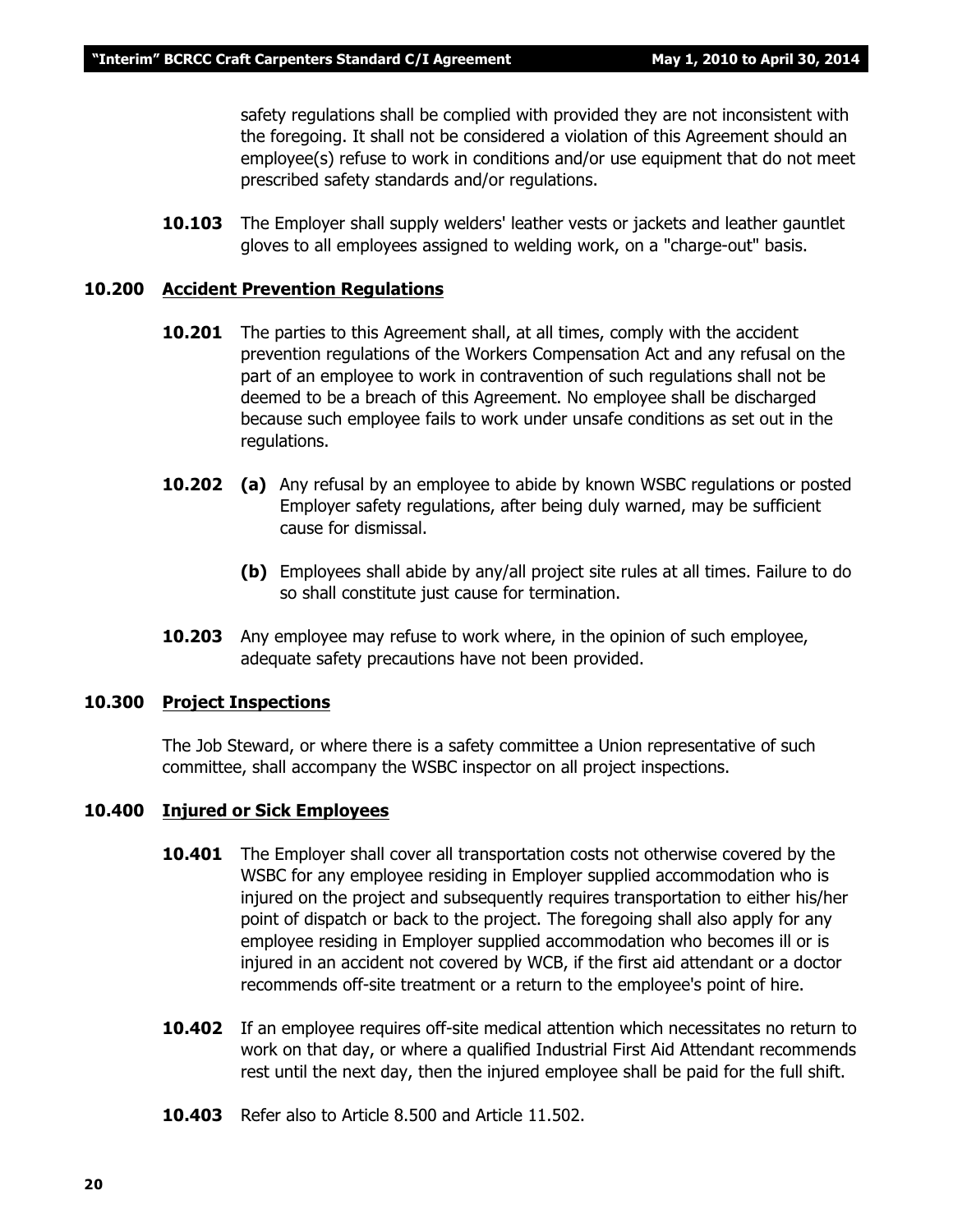#### **10.500 Substance Abuse Testing and Treatment Program Policy**

The parties to this Agreement agree to be bound by the decisions of the Policy Administration Committee (PAC) of the Construction Industry of British Columbia Substance Abuse Testing and Treatment Program Policy with respect to the implementation of an Industry Employee and Family Assistance Program (EFAP) providing such decisions have been endorsed by each of the respective parent bodies of such Policy.

#### **ARTICLE 11.000 - WORKING CONDITIONS**

#### **11.100 Harassment**

The Union and the Employer recognize the right of employees to work in an environment free from harassment.

#### **11.200 Project Facilities**

#### **11.201 Toilets**

Chemical or flush toilets shall be provided from the commencement of work on all projects. When sewer or chemical toilets are not available, sanitary facilities shall be provided in accordance with local sanitary regulations. Toilet houses shall be of fibreglass or rubber compound construction, and shall be cleaned out daily. Toilet paper shall be provided. There shall be a minimum of one (1) toilet for every fifteen (15) building trades persons on a project.

#### **11.202 Drinking Water**

Where there is no running tap water available, cool drinking water in approved sanitary containers shall be provided. Paper cups and salt tablets shall also be supplied.

#### **11.203 Telephone Access**

A telephone(s) shall be made available to all employees at all times for incoming or outgoing emergency purposes, and incoming messages of an emergency nature shall be relayed immediately. No employee shall be permitted to use a personal cell phone or smart phone during working hours, excluding rest and meal breaks, except in case of an emergency. Repeated violations of the foregoing shall constitute just cause for termination.

#### **11.204 Clean Up Facilities**

The Employer shall provide clean up facilities, hand cleaner and paper towels.

#### **11.300 Lockup**

The Employer shall not be required to provide a lockup on any project of short term duration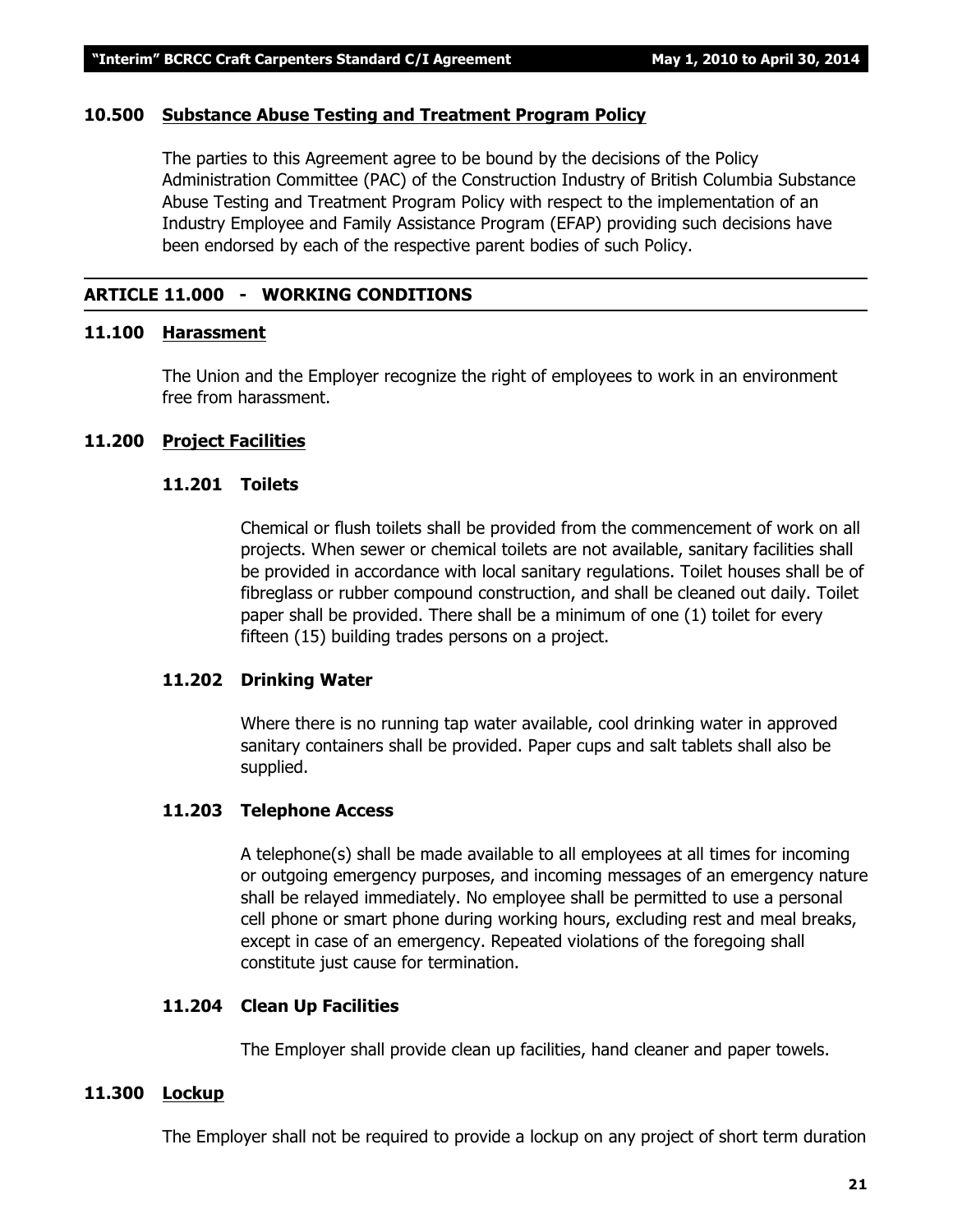unless it is economically practical to do so. On all other projects, the following standards shall apply.

- **11.301** A lockup shall be provided for employees and such lockup shall be located on the ground floor or first floor of the project. If multiple shifts are being worked, a separate lockup shall be provided for each shift. Lockups shall be used for tools, drying clothes, as a dressing room, and as a lunch room.
- **11.302** Each lockup shall have tool racks, tables and benches with provision for drying clothes and shall be of an adequate size to allow a minimum of fifteen (15) square feet per employee.
- **11.303** Each lockup shall have windows and venting with adequate lighting and provision for continuous heat twenty-four (24) hours a day.
- **11.304** The Employer shall be responsible for having the lockup(s) cleaned out daily and kept clear of building material and other construction paraphernalia.

#### **11.400 Vehicles**

No employee shall be permitted to use his/her own motor vehicle in a manner which is unfair to other employees and/or contrary to the best interests of the Union.

#### **11.500 Tools, Equipment and Protective Clothing**

- **11.501** The tools of an employee starting a new job shall be in good condition and shall be kept so on the Employer's time.
- **11.502** The cost of transporting an employee's tools shall be paid for by the Employer. Notwithstanding the foregoing, although employees will normally take their tools with them, when the Employer makes other arrangements for transporting an employee's tools such employee shall not suffer loss of wages because his/her tools are not available to him/her. The Employer agrees to transport the tools of an injured or sick employee to the employee's point of dispatch.
- **11.503** An employee shall provide the ordinary tools of his/her trade.
- **11.504** If the following tools or equipment ladder, straight edge, saw horse, stapling gun, hand clamp, power tools, or any other than ordinary tradespersons' tools, are desirable for the better carrying out of work, they shall be supplied by the Employer.
- **11.505** In the event an employee's outer clothing and/or footwear is substantially damaged due to the handling of creosoted or tarred materials or chemical substances in the line of the employee's duties, and protective clothing has not otherwise been provided, cost of cleaning or replacement shall be borne by the Employer.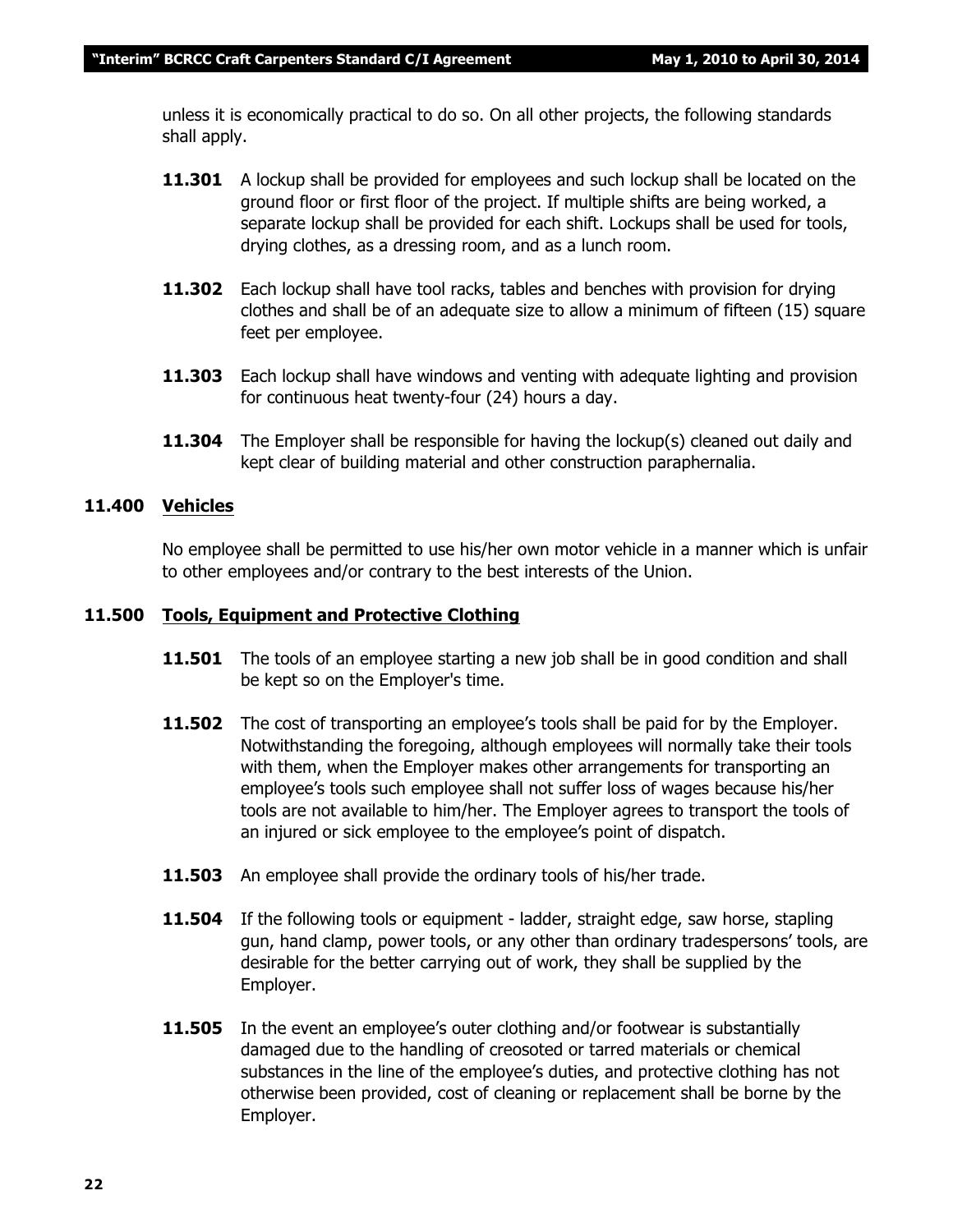#### **11.600 Insurance**

An employee shall submit an inventory of his/her tools and working apparel on the project to the Employer upon request, and the Employer shall replace an employee's tools and working apparel if such tools and/or working apparel are lost due to fire, burglary, or as a result of working over water or such other areas where tools cannot be retrieved.

#### **ARTICLE 12.000 - JOINT LABOUR/MANAGEMENT MEETINGS**

The parties may meet to address issues of mutual interest and importance. Such meeting(s) shall be scheduled on an "as needed basis". Any proposed changes to this Agreement which are mutually agreed to by the parties at such meeting(s) shall be in writing, but shall not be implemented unless/until such changes are duly ratified by the parties.

#### **ARTICLE 13.000 - ENABLING PROVISIONS**

#### **13.100 Process**

The Union and an Employer(s) may determine on a project by project, area, or sector basis, if special dispensation is required to become competitive, and should the necessity arise, may by mutual agreement, in writing, amend or delete terms or conditions of this Agreement for the duration of the project. Notwithstanding the foregoing, it shall be a violation of this Agreement for the parties to agree to the reduction and/or elimination of any joint industry funds negotiated between the BCBCBTU and CLR (i.e. Rehabilitation Fund) or individual dues to umbrella organizations, without the specific prior written consent of the BCBCBTU and CLR.

**13.200** Refer to the parties' Letter of Understanding Re: Enabling Provisions for details. Copies of such Letter of Understanding can be obtained from either the Union or CLR.

#### **ARTICLE 14.000 - GRIEVANCE PROCEDURE**

#### **14.100 Definition**

- **14.101 (a)** A grievance shall be defined as any "difference" between the parties to this Agreement with respect to its interpretation, application, operation or any alleged violation thereof, including discharge for cause alleged to be unjust by the Union. Discharge shall not include layoff of employees for reason of project efficiency or reduction of forces on suspension or completion of work.
	- **(b)** The party initiating a grievance shall be referred to herein as the aggrieved party. The other party to a grievance shall be referred to as the responding party.
- **14.102** The two (2) parties to any formal grievance shall be the two (2) parties signatory to this Agreement, namely the Union and CLR (acting on its own behalf and/or on behalf of its respective signatory member Employer(s)). The parties expressly agree that an individual local(s) of the Union does not have the right to initiate a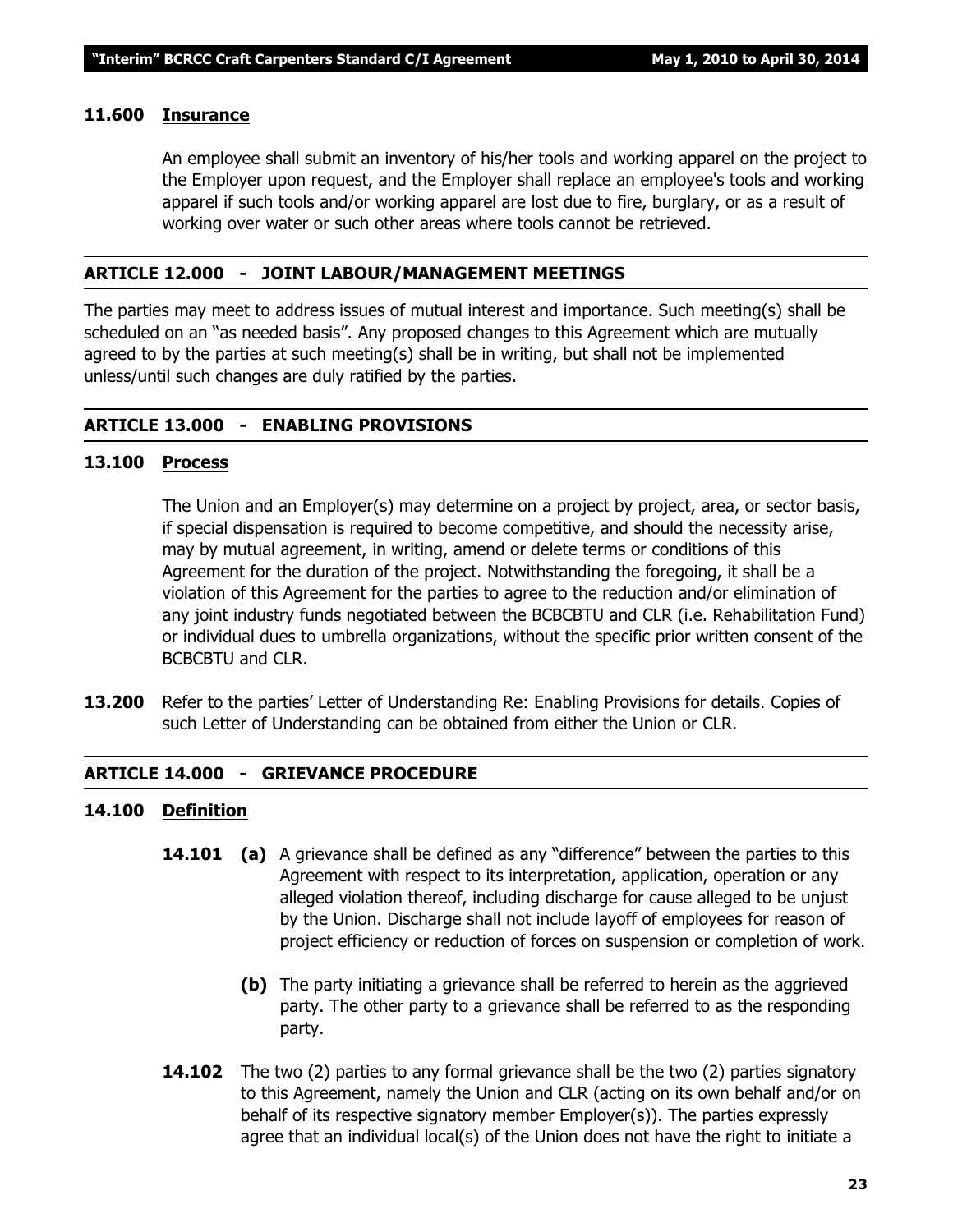formal grievance unless/until such grievance has been duly authorized in accordance with the Union's prevailing policy(s), where such prevailing policy(s) exist. Likewise, the parties expressly agree that an individual Employer does not have the right to unilaterally initiate or defend a formal grievance on its own behalf without the prior written authorization of CLR.

#### **14.200 Time Limits**

- **14.201** In order to initiate a formal grievance, the aggrieved party must provide written notification to the responding party within thirty (30) calendar days of the date on which the underlying "difference" is alleged to have occurred. Such notification shall include all relevant particulars of the formal grievance and all relevant and reliance documentation. The parties expressly agree that a formal grievance shall not be deemed to have been initiated unless/until the responding party has actually received a copy of the required written notification from the aggrieved party. All time limits shall be strictly enforced.
- **14.202** Notwithstanding Article 14.201, in the event of an alleged error on a pay cheque, such "difference" shall be deemed to have occurred on the date the pay cheque stub was received by the aggrieved employee(s). Likewise, in the event of an alleged error on the Employer's monthly remittance report, such "difference" shall be deemed to have occurred on the date the remittance report was received by the Union.

#### **14.300 Step 1 (Informal Resolution)**

Once a formal grievance has been initiated, the parties shall make a concerted good faith effort to work out a mutually agreeable resolution. Notwithstanding the foregoing, unless otherwise mutually agreed by the parties in writing, the aggrieved party shall be deemed to have abandoned the formal grievance in the event notice of referral to Mr. Michael Fleming (in accordance with Article 14.400) has not been received by the responding party within sixty (60) calendar days of the date on which the underlying "difference" is alleged to have occurred. Refer to Article 14.202 for clarification on the interpretation of "occurred".

#### **14.400 Step 2 (Formal Resolution)**

The parties expressly agree that the Step 2 is an integral component of the Grievance Procedure in accordance with this Agreement.

If the parties are unable to work out a mutually agreeable resolution in accordance with Article 14.300, either party may refer the formal grievance to Mr. Michael Fleming for final and conclusive determination as follows. Notice of such referral shall be provided, in writing, to both the responding party and Mr. Fleming. Notwithstanding the foregoing, in the event Mr. Fleming is not available to the parties, the parties shall mutually agree upon a replacement. (Note: The parties expressly agree that all references to Mr. Michael Fleming within Article 14.000 shall be interpreted as *"Mr. Fleming or his replacement "* in the event a replacement for Mr. Fleming is mutually agreed upon in accordance with such Article.)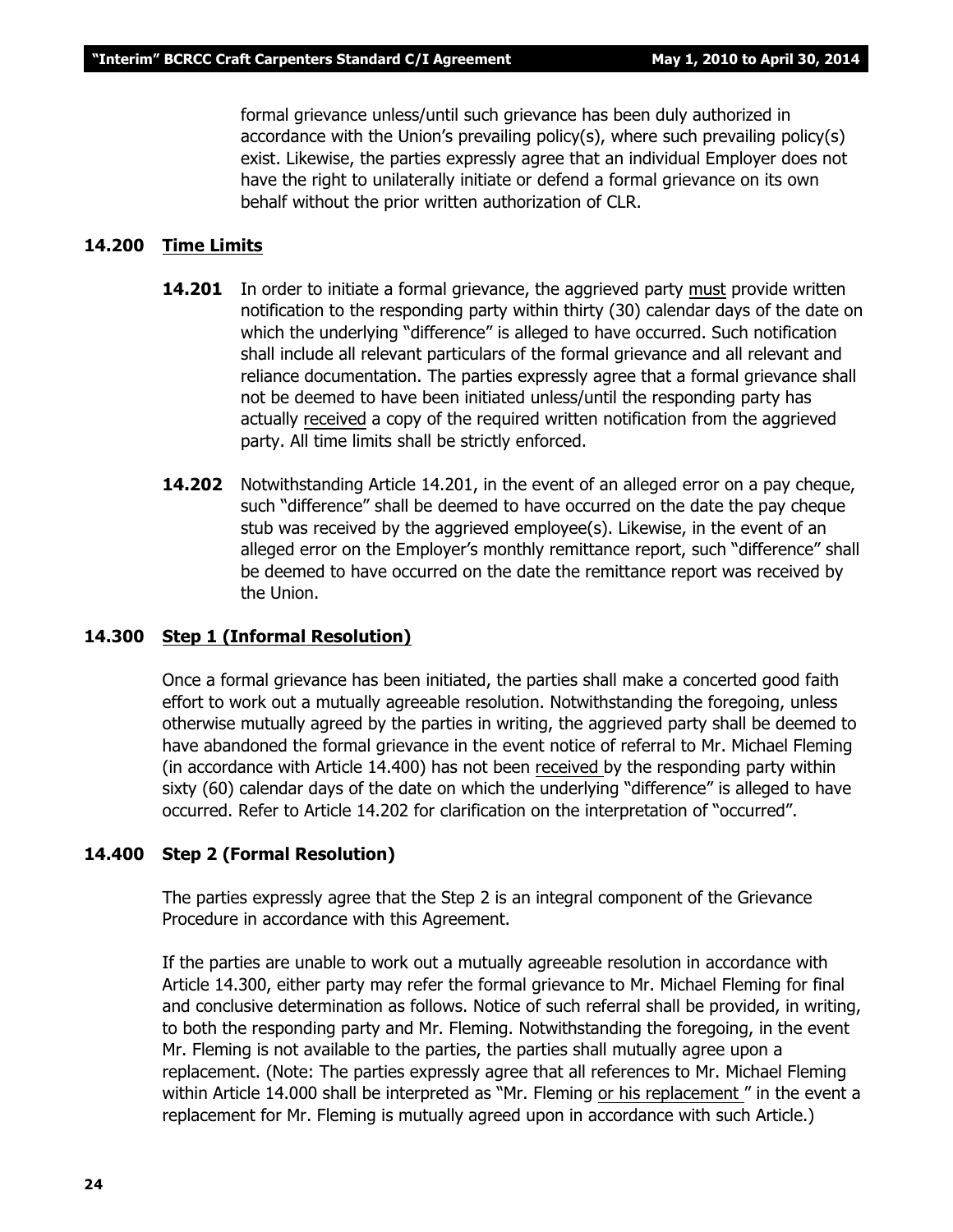- **14.401** Mr. Fleming shall meet with the parties and shall attempt to facilitate a mutually agreeable resolution.
- **14.402 (a)** In the event Mr. Fleming is unable to facilitate a mutually agreeable resolution in accordance with Article 14.401, each party shall be required to submit a proposed determination/award, in writing, to Mr. Fleming. Mr. Fleming shall determine his own procedure, including timing, for such submissions. Upon receipt of both proposed determinations/awards, Mr. Fleming shall provide a copy to each party.
	- **(b)** Mr. Fleming shall consider the relative merits of each of the proposed determinations/awards, and shall select one (1) of the proposed determinations/awards in its entirety, and may not impose any alternative and/or modified determination/award without the prior mutual agreement of the parties.
	- **(c)** Mr. Fleming shall provide a summary of the reasons for his decision within his award.
- **14.403** Notwithstanding any/all contrary provisions of Article 14.000, Mr. Fleming shall have and may exercise all powers of a mediator/arbitrator pursuant to the *Labour Relations Code.*
- **14.404** Notwithstanding any/all contrary provisions of Article 14.000, the parties may mutually agree, in writing, to any other grievance resolution procedure which they agree is appropriate under the circumstances.

#### **14.500 Expenses**

Each party shall be responsible for one hundred percent (100%) of any/all "party specific" costs, and fifty percent (50%) of any/all "joint" costs, which may be incurred during the informal and formal grievance resolution process.

#### **ARTICLE 15.000 - SAVINGS CLAUSE**

- **15.100** In the event that any clause, section or article of this Agreement should be held invalid by operation of law, or by a tribunal of competent jurisdiction, or if compliance with or enforcement of any clause, section or article should be restrained by such tribunal, pending a final determination as to its validity, the remainder of this Agreement or the application of such clause, section or article to persons or circumstances, other than those as to which it has been held invalid, or as to which compliance with or enforcement of has been restrained, shall not be affected thereby.
- **15.200** In the event that any clause, section or article of this Agreement should be held invalid, or enforcement of, or compliance with which has been restrained, as above set forth, the parties affected thereby shall enter into immediate collective bargaining negotiations, upon the request of either party, for the purpose of arriving at a mutually satisfactory replacement for such clause, section or article during the period of invalidity or restraint.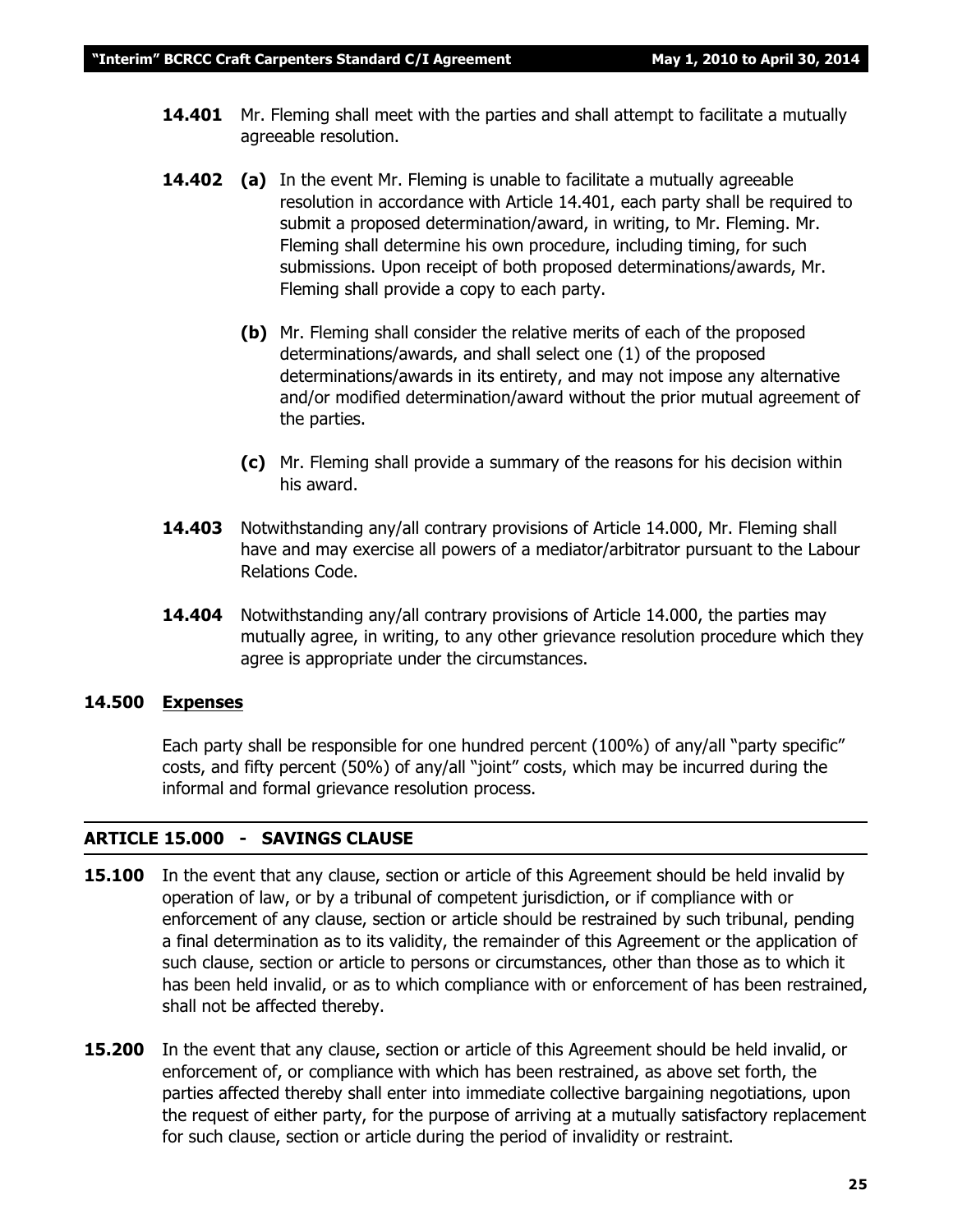**15.300** In the event the parties do not agree on such a mutually satisfactory replacement, they shall submit the dispute to the grievance procedure in accordance with Article 14.000.

#### **SIGNATURE OF PARTIES**

Dated this  $7<sup>th</sup>$  day of October, 2011. Dated this  $7<sup>th</sup>$  day of October, 2011.

Signed on behalf of: Signed on behalf of:

Association of BC Carpenters

G.C. (Gregg) Sewell Wayne Cox

Construction Labour Relations **British Columbia Regional Council of** British Columbia Regional Council of

Murray Saunders Shan O'Hara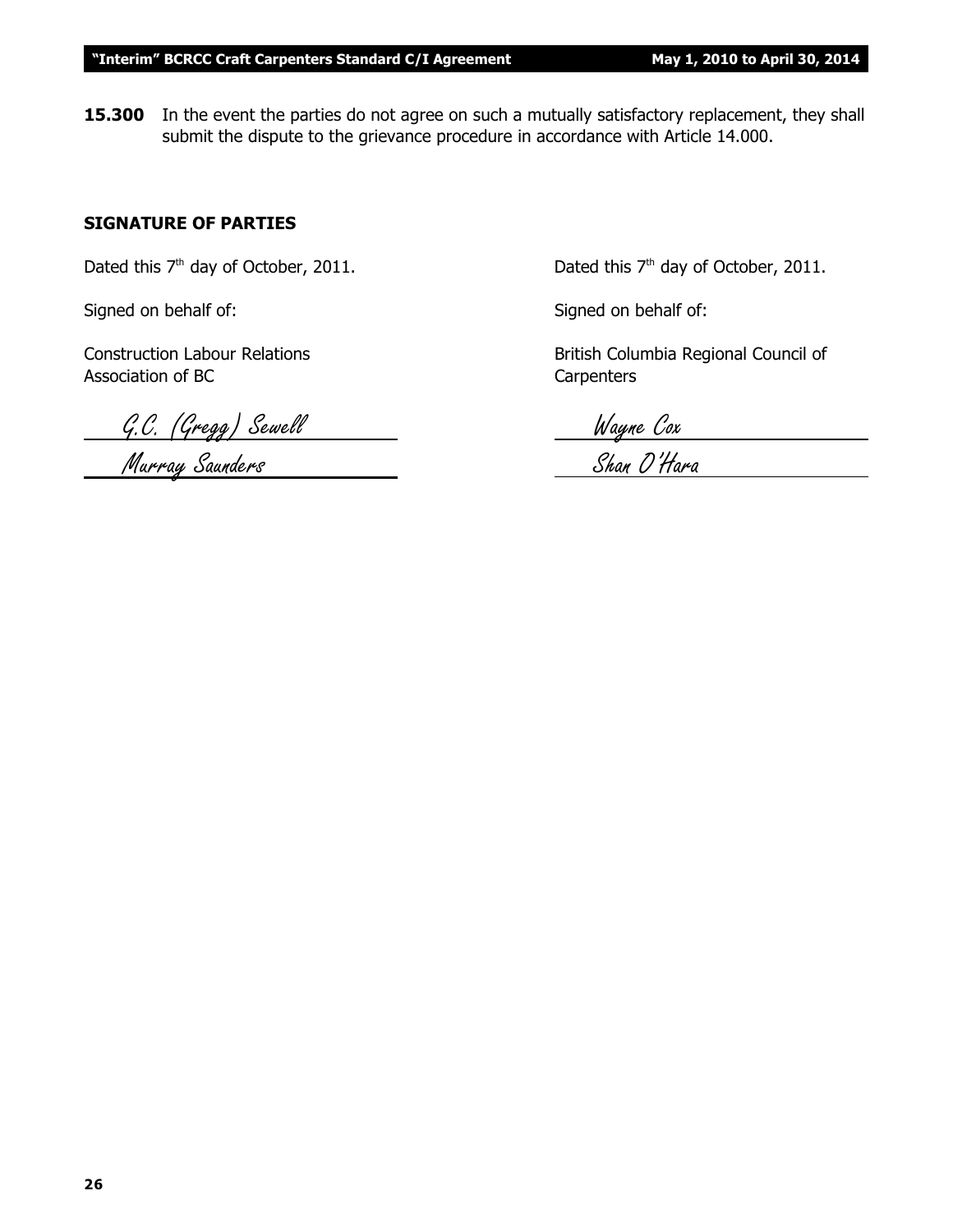#### **SCHEDULE "A1" MINIMUM STRAIGHT TIME HOURLY WAGE RATES AND BREAKDOWN OF MONETARY PACKAGE**

Schedule "A1" shall apply to all commercial and institutional projects which are located inside the Lower Mainland/Fraser Valley.

|                                              |               |                     | "Inside" Lower Mainland/Fraser Valley |                        |                  | <b>Effective October 11, 2011</b> |                               |             |            |                |                         |
|----------------------------------------------|---------------|---------------------|---------------------------------------|------------------------|------------------|-----------------------------------|-------------------------------|-------------|------------|----------------|-------------------------|
|                                              |               |                     |                                       |                        |                  |                                   | <b>Employer Contributions</b> |             |            |                |                         |
| <b>Employee Classifications:</b>             | $\frac{1}{2}$ | <b>Base</b><br>Rate | <b>VP/SHP</b><br>8%                   | <b>Benefit</b><br>Plan | <b>RSP</b><br>8% | <b>CEA</b>                        | <b>CAF</b>                    | <b>CIRP</b> | <b>JAP</b> | <b>BCBCBTU</b> | <b>Total</b><br>Package |
| <b>Journeyperson</b>                         |               |                     |                                       |                        |                  |                                   |                               |             |            |                |                         |
| Foreman (FM)<br>>                            | 115%          | 38.59               | 3.09                                  | 2.04                   | 3.09             | 0.15                              | 0.12                          | 0.02        | 0.01       | 0.01           | 47.12                   |
| Certified (CJP)<br>⋗                         | 100%          | 33.56               | 2.68                                  | 2.04                   | 2.68             | 0.15                              | 0.12                          | 0.02        | 0.01       | 0.01           | 41.27                   |
| > Uncertified (UJP)                          | 90%           | 30.20               | 2.42                                  | 2.04                   | 2.42             | 0.15                              | 0.12                          | 0.02        | 0.01       | 0.01           | 37.39                   |
| <b>Apprentice or Semi Skilled Carpenter</b>  |               |                     | VP/SHP<br>8%                          |                        | <b>RSP</b><br>5% |                                   |                               |             |            |                |                         |
| 8 <sup>th</sup><br>Term or Level 8<br>$\geq$ | 90%           | 30.20               | 2.42                                  | 2.04                   | 1.51             | 0.15                              | 0.12                          | 0.02        | 0.01       | 0.01           | 36.48                   |
| 7 <sup>th</sup> Term or Level 7<br>>         | 85%           | 28.53               | 2.28                                  | 2.04                   | 1.43             | 0.15                              | 0.12                          | 0.02        | 0.01       | 0.01           | 34.59                   |
| 6 <sup>th</sup> Term or Level 6<br>$\geq$    | 75%           | 25.17               | 2.01                                  | 2.04                   | 1.26             | 0.15                              | 0.12                          | 0.02        | 0.01       | 0.01           | 30.79                   |
| 5 <sup>th</sup> Term or Level 5<br>≻         | 70%           | 23.49               | 1.88                                  | 2.04                   | 1.17             | 0.15                              | 0.12                          | 0.02        | 0.01       | 0.01           | 28.89                   |
| 4 <sup>th</sup> Term or Level 4<br>≻         | 65%           | 21.81               | 1.75                                  | 2.04                   | 1.09             | 0.15                              | 0.12                          | 0.02        | 0.01       | 0.01           | 27.00                   |
| 3 <sup>rd</sup> Term or Level 3<br>$\geq$    | 60%           | 20.14               | 1.61                                  | 2.04                   | 1.01             | 0.15                              | 0.12                          | 0.02        | 0.01       | 0.01           | 25.11                   |
| 2 <sup>nd</sup> Term or Level 2<br>$\geq$    | 55%           | 18.46               | 1.48                                  | 2.04                   | 0.92             | 0.15                              | 0.12                          | 0.02        | 0.01       | 0.01           | 23.21                   |
| $> 1st$ Term or Level 1                      | 50%           | 16.78               | 1.34                                  | 2.04                   | 0.84             | 0.15                              | 0.12                          | 0.02        | 0.01       | 0.01           | 21.31                   |
| <b>Material Handler/Pre-Apprentice</b>       | 45%           | 15.10               | 1.21                                  | 2.04                   | n/a              | 0.15                              | 0.12                          | 0.02        | 0.01       | 0.01           | 18.66                   |

Refer to Article 4.102 for application of annual wage re-opener which applies to Schedule "A1".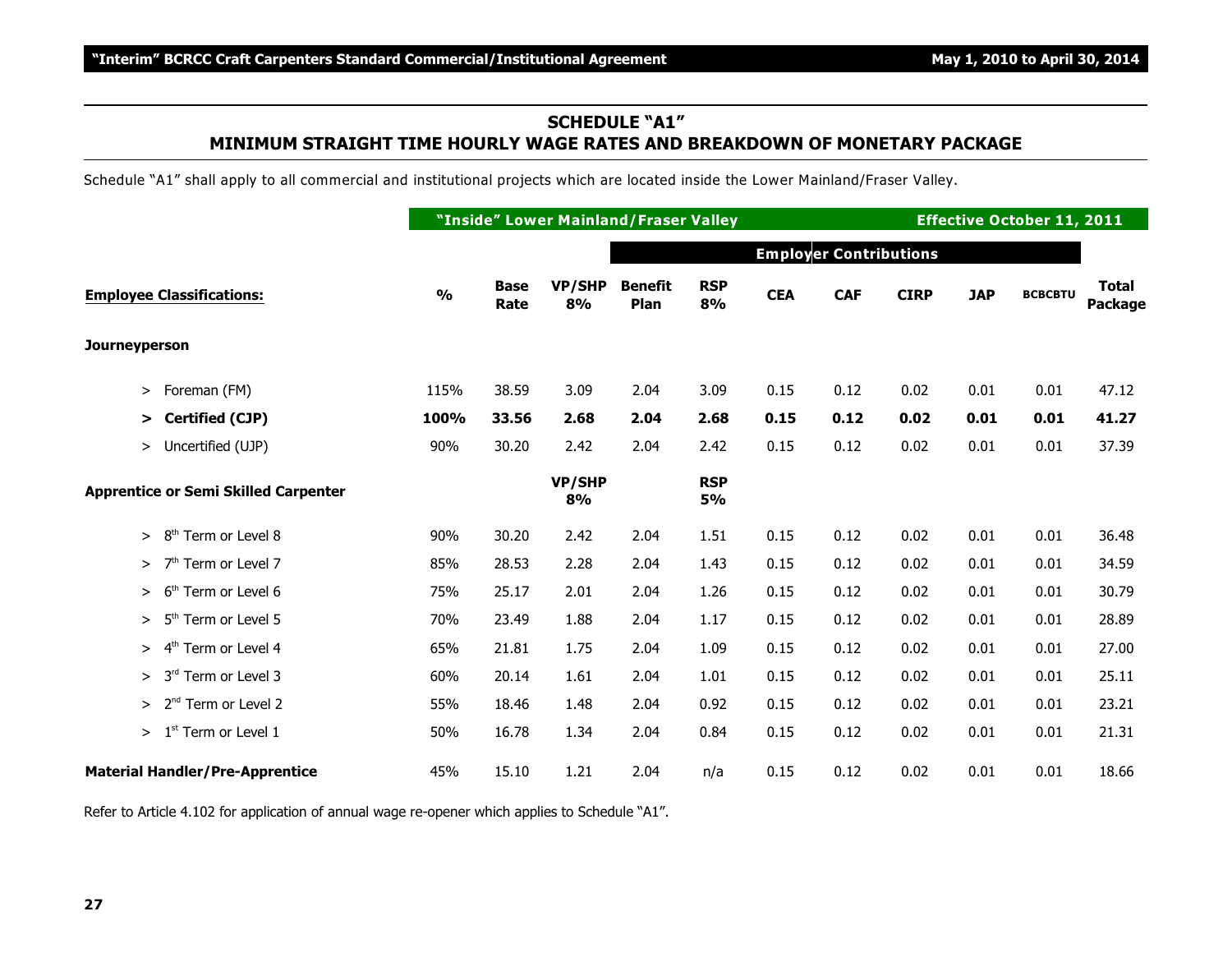#### **SCHEDULE "A2" MINIMUM STRAIGHT TIME HOURLY WAGE RATES AND BREAKDOWN OF MONETARY PACKAGE**

Schedule "A2" shall apply to all commercial and institutional projects which are located outside the Lower Mainland/Fraser Valley.

|                                              |               | "Outside" Lower Mainland/Fraser Valley |                     |                        |                  |            |                               |             |            | <b>Effective October 11, 2011</b> |                         |  |  |
|----------------------------------------------|---------------|----------------------------------------|---------------------|------------------------|------------------|------------|-------------------------------|-------------|------------|-----------------------------------|-------------------------|--|--|
|                                              |               |                                        |                     |                        |                  |            | <b>Employer Contributions</b> |             |            |                                   |                         |  |  |
| <b>Employee Classifications:</b>             | $\frac{1}{2}$ | <b>Base</b><br>Rate                    | <b>VP/SHP</b><br>8% | <b>Benefit</b><br>Plan | <b>RSP</b><br>8% | <b>CEA</b> | <b>CAF</b>                    | <b>CIRP</b> | <b>JAP</b> | <b>BCBCBTU</b>                    | <b>Total</b><br>Package |  |  |
| <b>Journeyperson</b>                         |               |                                        |                     |                        |                  |            |                               |             |            |                                   |                         |  |  |
| Foreman (FM)<br>≻                            | 115%          | 37.44                                  | 3.00                | 2.04                   | 3.00             | 0.15       | 0.12                          | 0.02        | 0.01       | 0.01                              | 45.79                   |  |  |
| <b>Certified (CJP)</b><br>⋗                  | 100%          | 32.56                                  | 2.60                | 2.04                   | 2.60             | 0.15       | 0.12                          | 0.02        | 0.01       | 0.01                              | 40.11                   |  |  |
| > Uncertified (UJP)                          | 90%           | 29.30                                  | 2.34                | 2.04                   | 2.34             | 0.15       | 0.12                          | 0.02        | 0.01       | 0.01                              | 36.33                   |  |  |
| <b>Apprentice or Semi Skilled Carpenter</b>  |               |                                        | VP/SHP<br>8%        |                        | <b>RSP</b><br>5% |            |                               |             |            |                                   |                         |  |  |
| Term or Level 8<br>8 <sup>th</sup><br>$\geq$ | 90%           | 29.30                                  | 2.34                | 2.04                   | 1.47             | 0.15       | 0.12                          | 0.02        | 0.01       | 0.01                              | 35.46                   |  |  |
| 7 <sup>th</sup> Term or Level 7<br>$\geq$    | 85%           | 27.68                                  | 2.21                | 2.04                   | 1.38             | 0.15       | 0.12                          | 0.02        | 0.01       | 0.01                              | 33.62                   |  |  |
| 6 <sup>th</sup> Term or Level 6<br>>         | 75%           | 24.42                                  | 1.95                | 2.04                   | 1.22             | 0.15       | 0.12                          | 0.02        | 0.01       | 0.01                              | 29.94                   |  |  |
| 5 <sup>th</sup> Term or Level 5<br>>         | 70%           | 22.79                                  | 1.82                | 2.04                   | 1.14             | 0.15       | 0.12                          | 0.02        | 0.01       | 0.01                              | 28.10                   |  |  |
| 4 <sup>th</sup> Term or Level 4<br>$\geq$    | 65%           | 21.16                                  | 1.69                | 2.04                   | 1.06             | 0.15       | 0.12                          | 0.02        | 0.01       | 0.01                              | 26.26                   |  |  |
| 3 <sup>rd</sup> Term or Level 3<br>$\geq$    | 60%           | 19.54                                  | 1.56                | 2.04                   | 0.98             | 0.15       | 0.12                          | 0.02        | 0.01       | 0.01                              | 24.43                   |  |  |
| 2 <sup>nd</sup> Term or Level 2<br>$\geq$    | 55%           | 17.91                                  | 1.43                | 2.04                   | 0.90             | 0.15       | 0.12                          | 0.02        | 0.01       | 0.01                              | 22.59                   |  |  |
| $> 1st$ Term or Level 1                      | 50%           | 16.28                                  | 1.30                | 2.04                   | 0.81             | 0.15       | 0.12                          | 0.02        | 0.01       | 0.01                              | 20.74                   |  |  |
| <b>Material Handler/Pre-Apprentice</b>       | 45%           | 14.65                                  | 1.17                | 2.04                   | n/a              | 0.15       | 0.12                          | 0.02        | 0.01       | 0.01                              | 18.17                   |  |  |

Refer to Article 4.102 for application of annual wage re-opener which applies to Schedule "A2".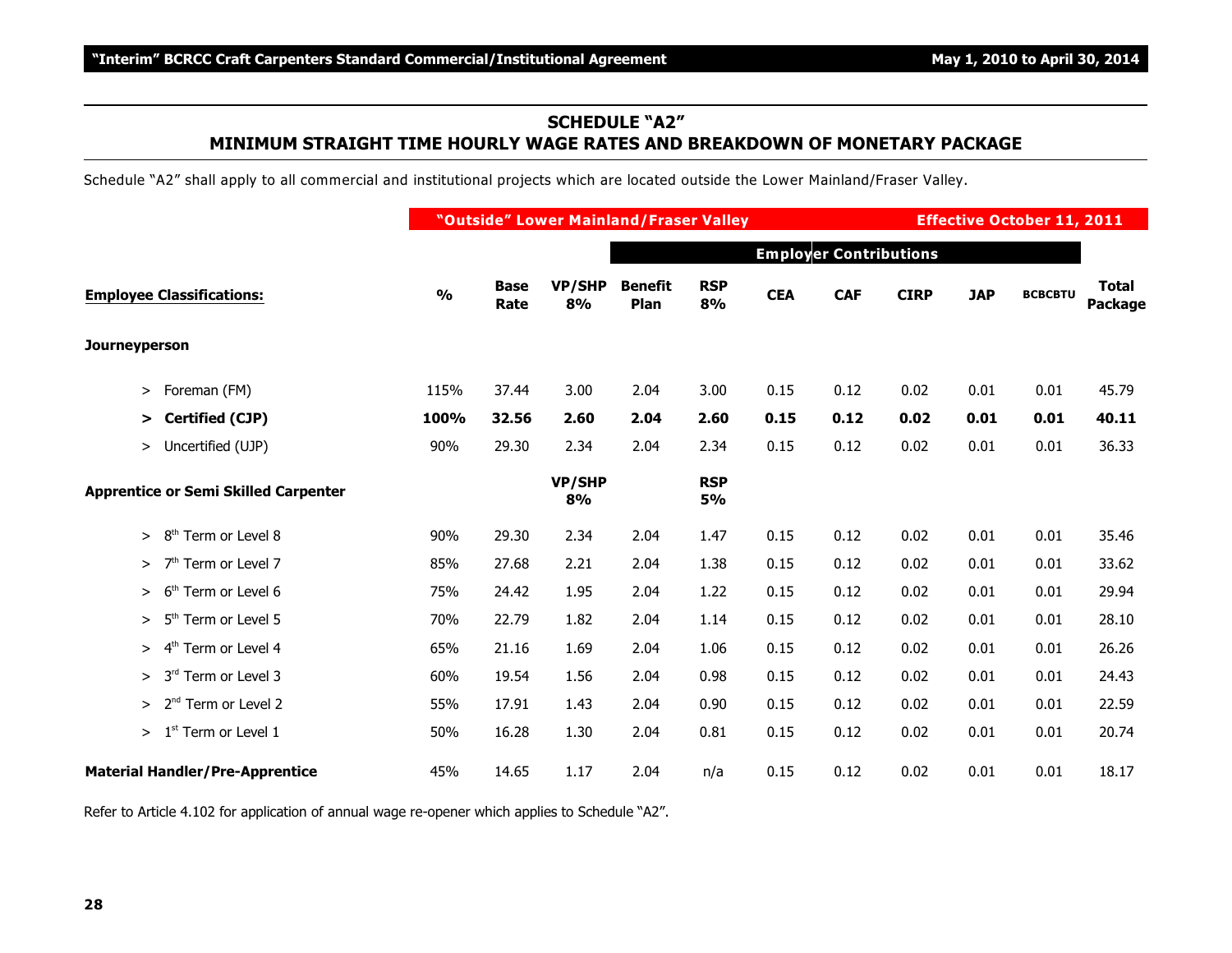#### **SCHEDULE "B1" EMPLOYER CONTRIBUTIONS AND EMPLOYEE DEDUCTIONS**

Schedule "B1" shall apply to all commercial and institutional projects which are located inside the Lower Mainland/Fraser Valley.

|                                             |                                 | "Inside" Lower Mainland/Fraser Valley |            |      | <b>Effective October 11, 2011</b> |      |      |      |      |      |      |       |
|---------------------------------------------|---------------------------------|---------------------------------------|------------|------|-----------------------------------|------|------|------|------|------|------|-------|
|                                             | <b>Employee Classifications</b> |                                       |            |      |                                   |      |      |      |      |      |      |       |
| <b>Employer Contributions:</b>              | <b>FM</b>                       | <b>CJP</b>                            | <b>UJP</b> | 8    | $\overline{\mathbf{z}}$           | 6    | 5    | 4    | 3    | 2    | 1    | MH/PA |
| Union Benefit Plan                          | 2.04                            | 2.04                                  | 2.04       | 2.04 | 2.04                              | 2.04 | 2.04 | 2.04 | 2.04 | 2.04 | 2.04 | 2.04  |
| Union Group RSP                             | 3.09                            | 2.68                                  | 2.42       | 1.51 | 1.43                              | 1.26 | 1.17 | 1.09 | 1.01 | 0.92 | 0.84 | n/a   |
| CEA (Carpentry Employers Association)       | 0.15                            | 0.15                                  | 0.15       | 0.15 | 0.15                              | 0.15 | 0.15 | 0.15 | 0.15 | 0.15 | 0.15 | 0.15  |
| CAF (Contract Administration Fund)          | 0.12                            | 0.12                                  | 0.12       | 0.12 | 0.12                              | 0.12 | 0.12 | 0.12 | 0.12 | 0.12 | 0.12 | 0.12  |
| CIRP (Rehabilitation Plan)                  | 0.02                            | 0.02                                  | 0.02       | 0.02 | 0.02                              | 0.02 | 0.02 | 0.02 | 0.02 | 0.02 | 0.02 | 0.02  |
| <b>JAPlan</b>                               | 0.01                            | 0.01                                  | 0.01       | 0.01 | 0.01                              | 0.01 | 0.01 | 0.01 | 0.01 | 0.01 | 0.01 | 0.01  |
| <b>BCBCBTU</b>                              | 0.01                            | 0.01                                  | 0.01       | 0.01 | 0.01                              | 0.01 | 0.01 | 0.01 | 0.01 | 0.01 | 0.01 | 0.01  |
| * Total Employer Contributions              | 5.44                            | 5.03                                  | 4.77       | 3.86 | 3.78                              | 3.61 | 3.52 | 3.44 | 3.36 | 3.27 | 3.19 | 2.35  |
| <b>Employee Deductions:</b>                 |                                 |                                       |            |      |                                   |      |      |      |      |      |      |       |
| Union Dues and Administration               | 0.77                            | 0.77                                  | 0.77       | 0.77 | 0.77                              | 0.77 | 0.77 | 0.77 | 0.77 | 0.77 | 0.77 | 0.77  |
| Union Training Fund                         | 0.15                            | 0.15                                  | 0.15       | 0.15 | 0.15                              | 0.15 | 0.15 | 0.15 | 0.15 | 0.15 | 0.15 | 0.15  |
| * Total Employee Deductions                 | 0.92                            | 0.92                                  | 0.92       | 0.92 | 0.92                              | 0.92 | 0.92 | 0.92 | 0.92 | 0.92 | 0.92 | 0.92  |
| <b>Total Hourly Remittance</b><br><b>ST</b> | 6.36                            | 5.95                                  | 5.69       | 4.78 | 4.70                              | 4.53 | 4.44 | 4.36 | 4.28 | 4.19 | 4.11 | 3.27  |
| 1.5x OT                                     | 6.82                            | 6.41                                  | 6.15       | 5.24 | 5.16                              | 4.99 | 4.90 | 4.82 | 4.74 | 4.65 | 4.57 | 3.73  |
| $2x$ OT                                     | 7.28                            | 6.87                                  | 6.61       | 5.70 | 5.62                              | 5.45 | 5.36 | 5.28 | 5.20 | 5.11 | 5.03 | 4.19  |

#### **All Group RSP Option:**

An employee may opt to receive 90% of the otherwise applicable Union Benefit Plan contribution in the form of an additional Union Group RSP contribution. Refer to Article 4.601 (b) and the following schedule for further details.

| <b>Employer Contributions:</b> | <b>FM</b> | <b>CJP</b> | <b>UJP</b> | 8    |      | 6    |      | 4    |      |      |      | <b>MH/PA</b> |
|--------------------------------|-----------|------------|------------|------|------|------|------|------|------|------|------|--------------|
| Union Benefit Plan             | n/a       | n/a        | n/a        | n/a  | n/a  | n/a  | n/a  | n/a  | n/a  | n/a  | n/a  | n/a          |
| Union Group RSP                | 4.93      | 4.52       | 4.26       | 3.35 | 3.27 | 3.10 | 3.01 | 2.93 | 2.85 | 2.76 | 2.68 | .84          |

\* All Employer contributions shall be calculated on the basis of hours worked. All employee deductions shall be calculated on the basis of hours earned.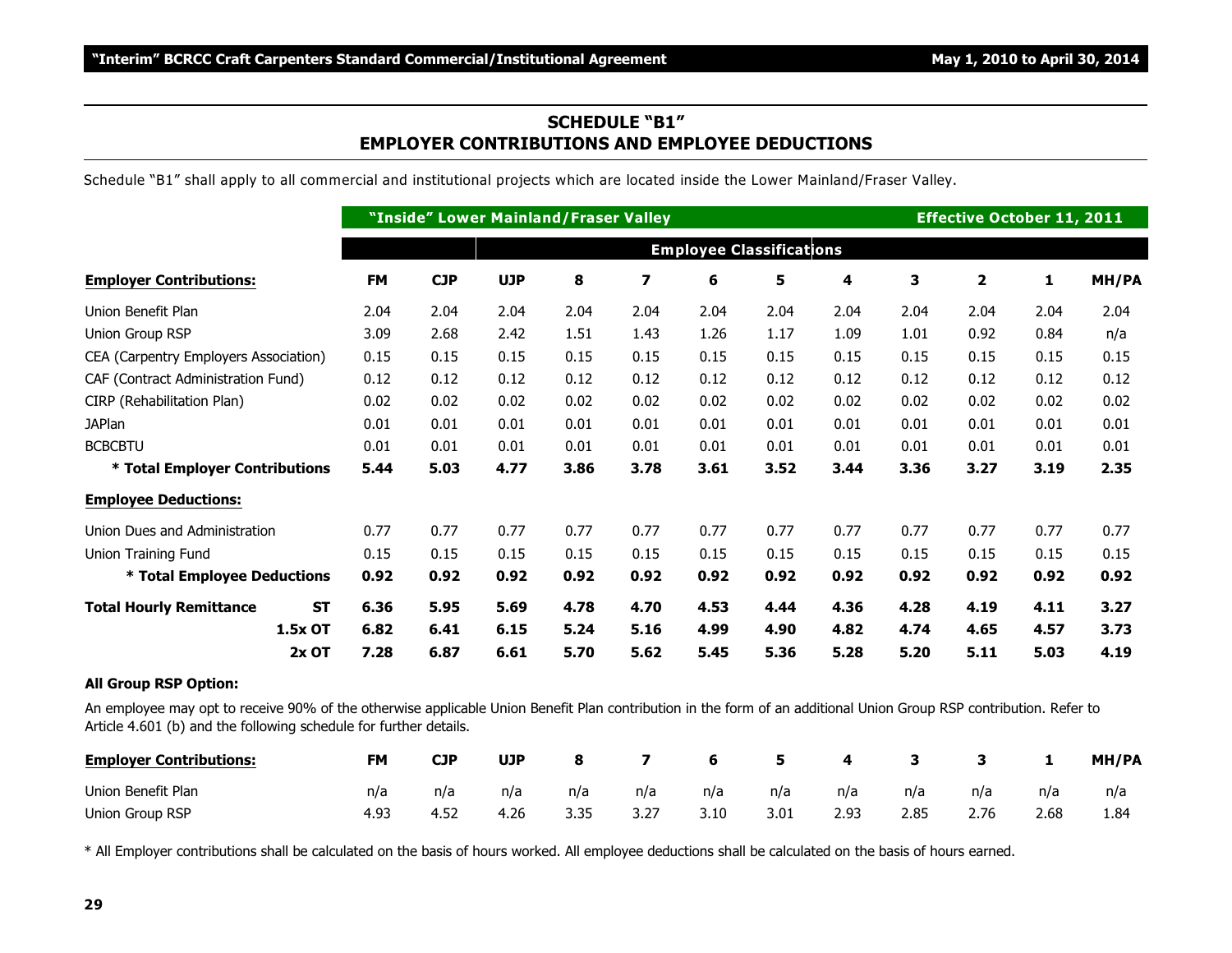#### **SCHEDULE "B2" EMPLOYER CONTRIBUTIONS AND EMPLOYEE DEDUCTIONS**

Schedule "B2" shall apply to all commercial and institutional projects which are located outside the Lower Mainland/Fraser Valley.

|                                             |                                 | "Outside" Lower Mainland/Fraser Valley<br><b>Effective October 11, 2011</b> |            |      |                         |      |      |      |      |      |      |       |
|---------------------------------------------|---------------------------------|-----------------------------------------------------------------------------|------------|------|-------------------------|------|------|------|------|------|------|-------|
|                                             | <b>Employee Classifications</b> |                                                                             |            |      |                         |      |      |      |      |      |      |       |
| <b>Employer Contributions:</b>              | <b>FM</b>                       | <b>CJP</b>                                                                  | <b>UJP</b> | 8    | $\overline{\mathbf{z}}$ | 6    | 5    | 4    | 3    | 3    | 1    | MH/PA |
| Union Benefit Plan                          | 2.04                            | 2.04                                                                        | 2.04       | 2.04 | 2.04                    | 2.04 | 2.04 | 2.04 | 2.04 | 2.04 | 2.04 | 2.04  |
| Union Group RSP                             | 3.00                            | 2.60                                                                        | 2.34       | 1.47 | 1.38                    | 1.22 | 1.14 | 1.06 | 0.98 | 0.90 | 0.81 | n/a   |
| CEA (Carpentry Employers Association)       | 0.15                            | 0.15                                                                        | 0.15       | 0.15 | 0.15                    | 0.15 | 0.15 | 0.15 | 0.15 | 0.15 | 0.15 | 0.15  |
| CAF (Contract Administration Fund)          | 0.12                            | 0.12                                                                        | 0.12       | 0.12 | 0.12                    | 0.12 | 0.12 | 0.12 | 0.12 | 0.12 | 0.12 | 0.12  |
| CIRP (Rehabilitation Plan)                  | 0.02                            | 0.02                                                                        | 0.02       | 0.02 | 0.02                    | 0.02 | 0.02 | 0.02 | 0.02 | 0.02 | 0.02 | 0.02  |
| <b>JAPlan</b>                               | 0.01                            | 0.01                                                                        | 0.01       | 0.01 | 0.01                    | 0.01 | 0.01 | 0.01 | 0.01 | 0.01 | 0.01 | 0.01  |
| <b>BCBCBTU</b>                              | 0.01                            | 0.01                                                                        | 0.01       | 0.01 | 0.01                    | 0.01 | 0.01 | 0.01 | 0.01 | 0.01 | 0.01 | 0.01  |
| * Total Employer Contributions              | 5.35                            | 4.95                                                                        | 4.69       | 3.82 | 3.73                    | 3.57 | 3.49 | 3.41 | 3.33 | 3.25 | 3.16 | 2.35  |
| <b>Employee Deductions:</b>                 |                                 |                                                                             |            |      |                         |      |      |      |      |      |      |       |
| Union Dues and Administration               | 0.77                            | 0.77                                                                        | 0.77       | 0.77 | 0.77                    | 0.77 | 0.77 | 0.77 | 0.77 | 0.77 | 0.77 | 0.77  |
| Union Training Fund                         | 0.15                            | 0.15                                                                        | 0.15       | 0.15 | 0.15                    | 0.15 | 0.15 | 0.15 | 0.15 | 0.15 | 0.15 | 0.15  |
| * Total Employee Deductions                 | 0.92                            | 0.92                                                                        | 0.92       | 0.92 | 0.92                    | 0.92 | 0.92 | 0.92 | 0.92 | 0.92 | 0.92 | 0.92  |
| <b>Total Hourly Remittance</b><br><b>ST</b> | 6.27                            | 5.87                                                                        | 5.61       | 4.74 | 4.65                    | 4.49 | 4.41 | 4.33 | 4.25 | 4.17 | 4.08 | 3.27  |
| 1.5x OT                                     | 6.73                            | 6.33                                                                        | 6.07       | 5.20 | 5.11                    | 4.95 | 4.87 | 4.79 | 4.71 | 4.63 | 4.54 | 3.73  |
| 2x OT                                       | 7.19                            | 6.79                                                                        | 6.53       | 5.66 | 5.57                    | 5.41 | 5.33 | 5.25 | 5.17 | 5.09 | 5.00 | 4.19  |

#### **All Group RSP Option:**

An employee may opt to receive 90% of the otherwise applicable Union Benefit Plan contribution in the form of an additional Union Group RSP contribution. Refer to Article 4.601 (b) and the following schedule for further details.

| <b>Employer Contributions:</b> | <b>FM</b> | <b>CJP</b> | UJP  | 8    |      | 6    |      | 4    |      |      |      | MH/PA |
|--------------------------------|-----------|------------|------|------|------|------|------|------|------|------|------|-------|
| Union Benefit Plan             | n/a       | n/a        | n/a  | n/a  | n/a  | n/a  | n/a  | n/a  | n/a  | n/a  | n/a  | n/a   |
| Union Group RSP                | 4.84      | 4.44       | 4.18 | 3.31 | 3.22 | 3.06 | 2.98 | 2.90 | 2.82 | 2.74 | 2.65 | 1.84  |

\* All Employer contributions shall be calculated on the basis of hours worked. All employee deductions shall be calculated on the basis of hours earned.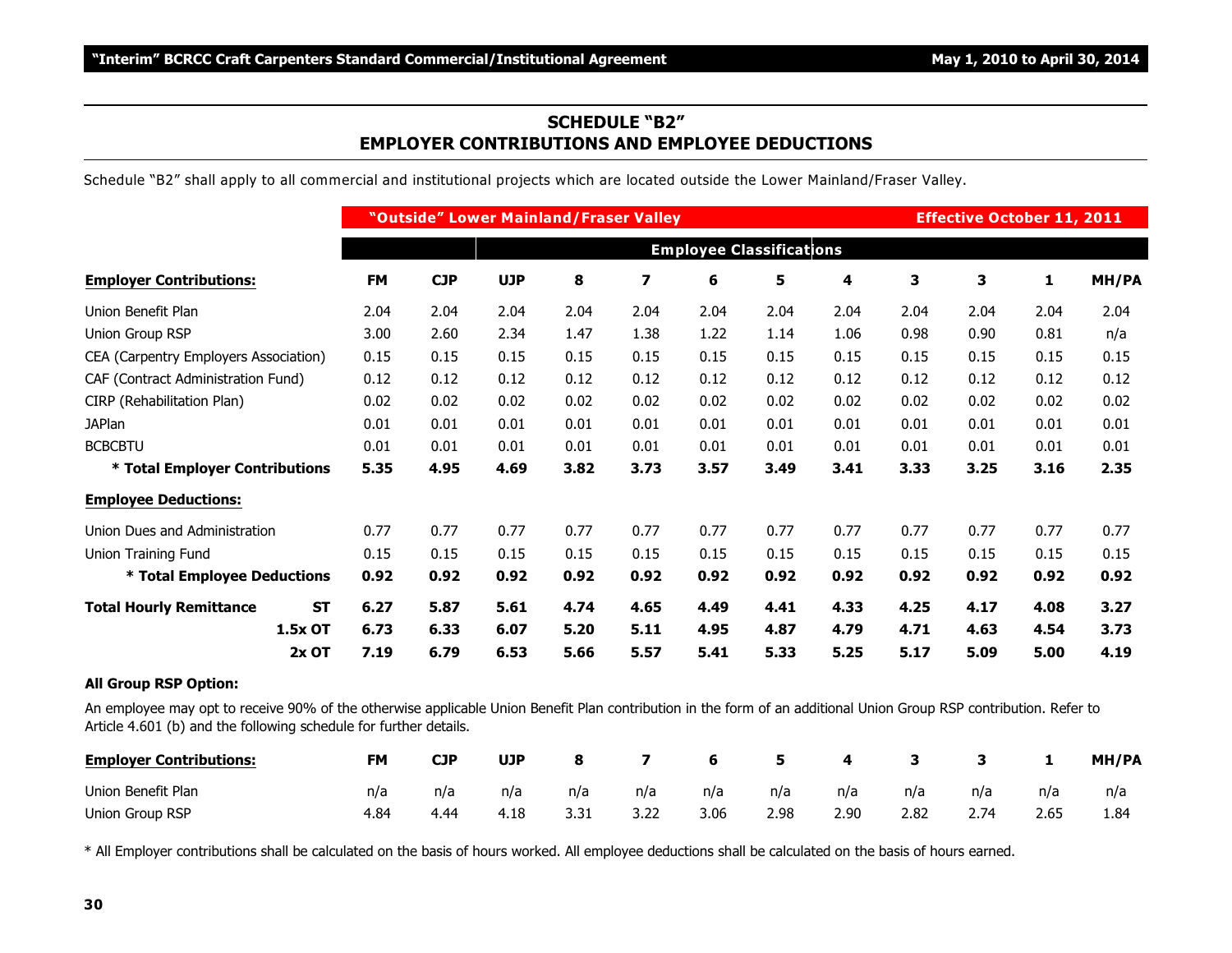#### **APPENDIX "A" - DEFINITIONS AND ABBREVIATIONS PAGE #1 of 3**

The following definitions and abbreviations shall be applicable to the interpretation of this Agreement.

#### **1. BCBCBTU**

Bargaining Council of British Columbia Building Trade Unions

#### **2. BCRCC**

British Columbia Regional Council of Carpenters

#### **3. BCYT**

British Columbia and Yukon Territory Building and Construction Trades Council

#### **4. CEA**

Carpentry Employers Association of BC

#### **5. CLR**

Construction Labour Relations Association of B.C.

#### **6. CSA**

Canadian Standards Association

#### **7. Employee**

Any individual who is a member of the Union, and/or such other person, employed by the Employer under the terms of this Agreement.

#### **8. Employer**

- **(a)** Any individual, business, partnership, company, corporation, or other similar entity, signatory to this Agreement.
- **(b)** Where the term Employer is used within this Agreement, and the context of such usage makes it appropriate and logical to regard this term as a reference to a person, as opposed to a legal entity, then such usage shall be considered to refer to an authorized representative of the Employer.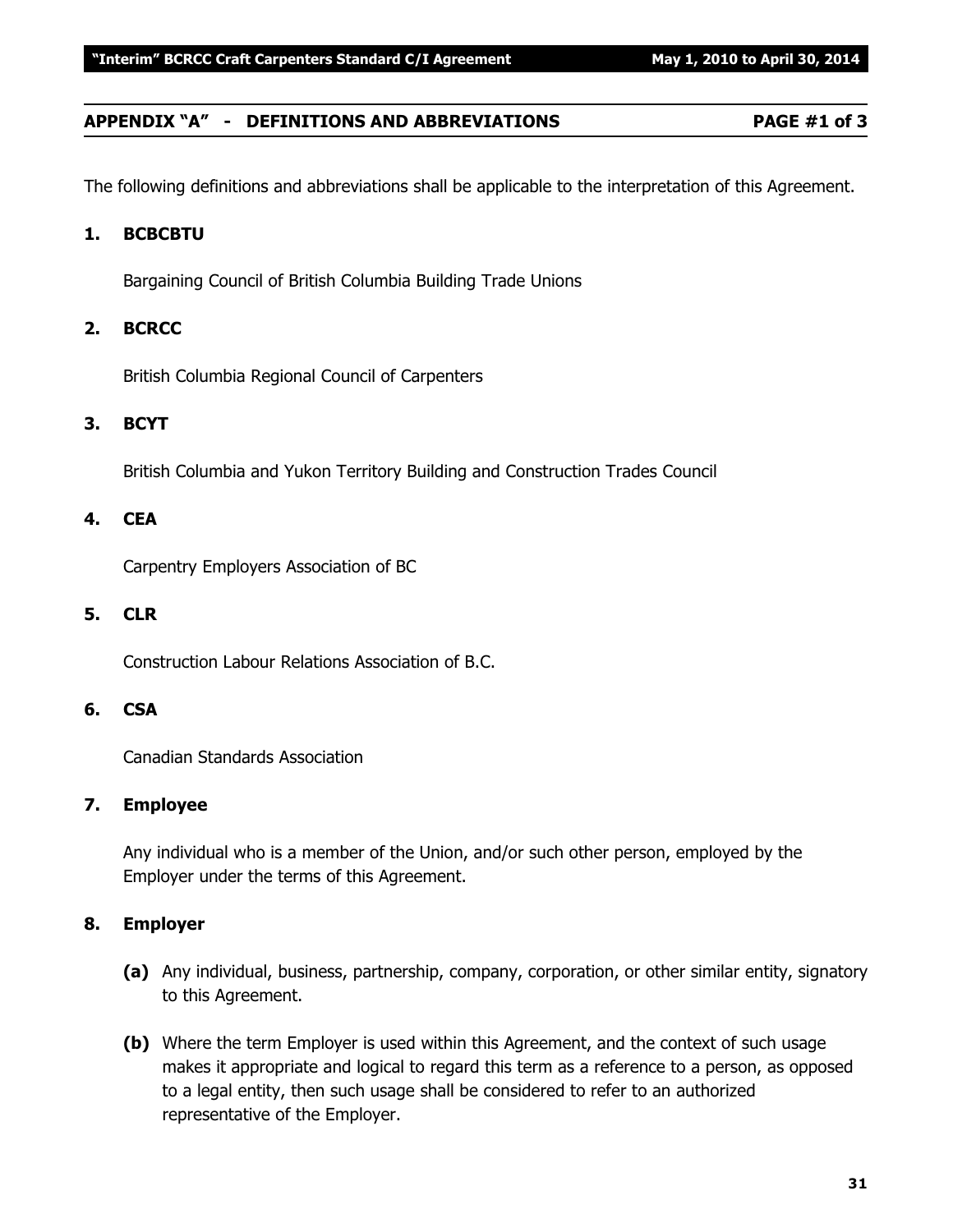#### **APPENDIX "A" - DEFINITIONS AND ABBREVIATIONS PAGE #2 of 3**

#### **9. Gender**

Wherever the words "man", "men", "he" or "his" are utilized in this Agreement they shall be considered to apply equally to both genders (i.e. male and female).

#### **10. Hours Earned**

- **(a)** 1 straight time hour = 1 hour earned
- **(b)** 1 time and one-half overtime hour  $= 1\frac{1}{2}$  hours earned
- **(c)** 1 double time overtime hour = 2 hours earned

#### **11. Hours Worked**

- **(a)** 1 straight time hour = 1 hour worked
- **(b)** 1 time and one-half overtime hour  $= 1$  hour worked
- **(c)** 1 double time overtime hour  $= 1$  hour worked

#### **12. Industrial Construction**

- **(a)** Shall include production plants such as pulp mills; chemical plants; refineries, including the transmission facilities; metre pumping; compressor stations; munitions plants; mines; power generating plants; bulk loading terminals; dams; breweries; and any/all other projects which are mutually agreed to by the parties.
- **(b)** On industrial construction projects, any employee required to work underground shall receive a premium of ten percent (10%) over and above the otherwise applicable minimum hourly wage rate. The foregoing shall not apply to work performed within open ditches or basements of buildings.

#### **13. LRB**

British Columbia Labour Relations Board

#### **14. Local**

An affiliated Local of the Union.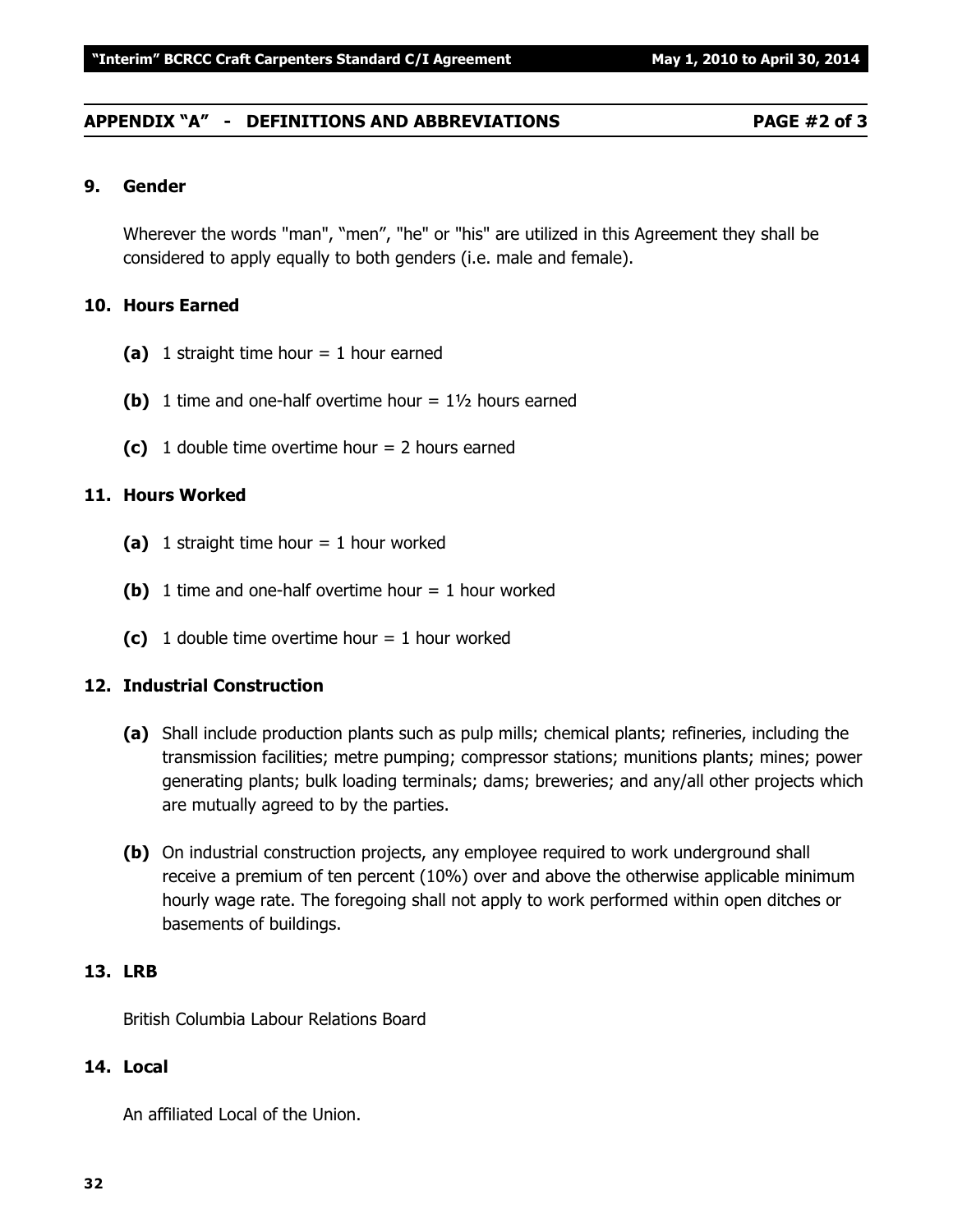## **APPENDIX "A" - DEFINITIONS AND ABBREVIATIONS PAGE #3 of 3**

#### **15. Local Resident Employee**

An employee who resides within one hundred (100) road kilometres of the project or, where ferry travel is involved, within seventy-five (75) minutes travel time, including ferry travel and road kilometres.

#### **16. Lower Mainland/Fraser Valley**

Inclusive of West Vancouver to the west, Chilliwack to the east, and all cities, towns, municipalities, villages, communities, etc. in between.

#### **17. Union**

- **(a)** British Columbia Regional Council of Carpenters (BCRCC), acting on behalf of its affiliated Locals.
- **(b)** Where the term Union is used within this Agreement, and the context of such usage makes it appropriate and logical to regard this term as a reference to a person, as opposed to a legal entity, then such usage shall be considered to refer to an authorized representative of the Union.

#### **18. WSBC**

WorkSafe BC (the Workers' Compensation Board of BC)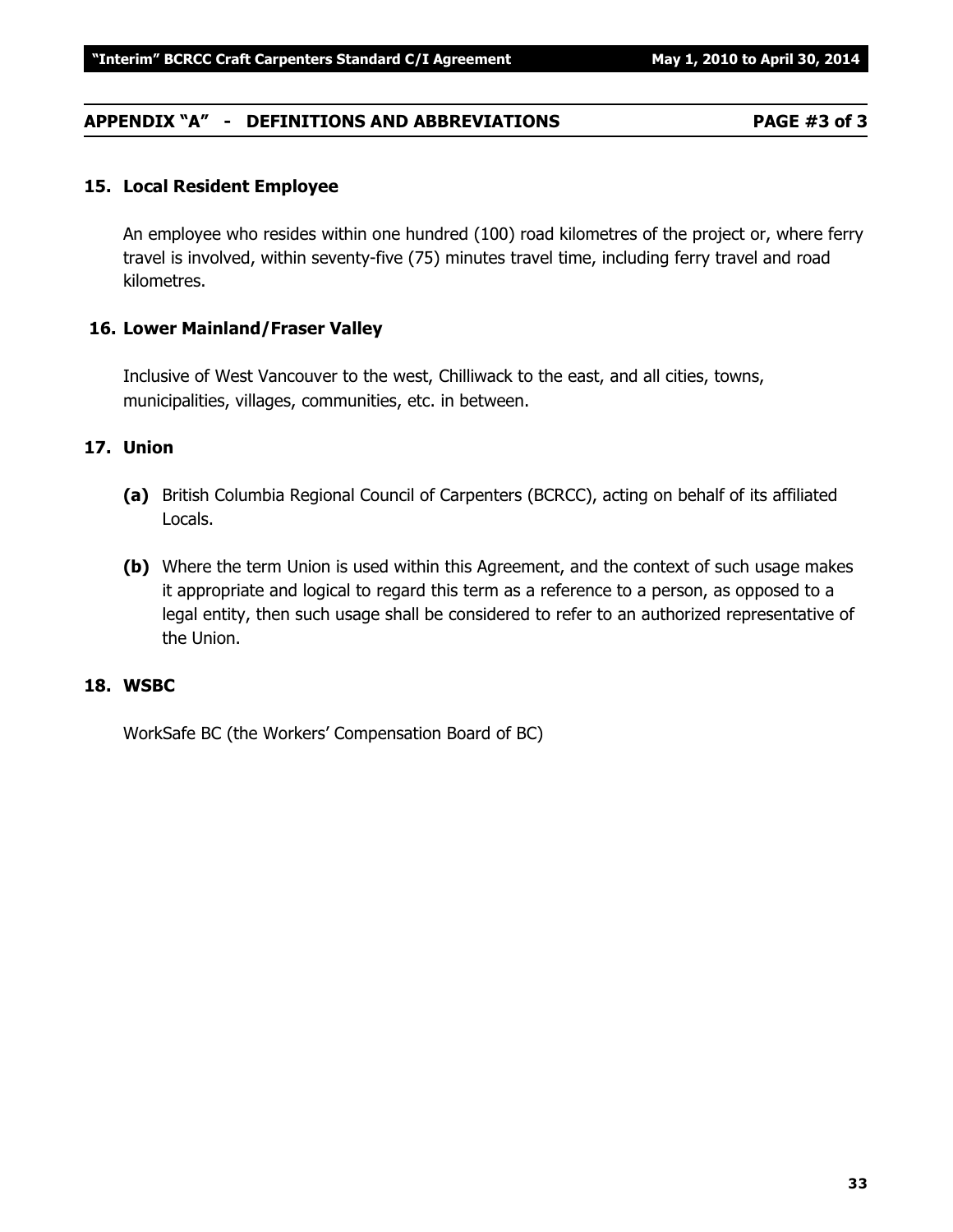#### **APPENDIX "B" - SCHEDULE OF STATUTORY HOLIDAYS PAGE #1 of 2**

The following schedule of statutory holidays shall be applicable to the interpretation of this Agreement.

#### **1. 2011**

| <b>Statutory Holiday</b>                            | <b>Actual Date</b>            | <b>Observed Date</b>          |
|-----------------------------------------------------|-------------------------------|-------------------------------|
| New Years' Day                                      | Saturday, Jan. $1st$          | Monday, Jan. 3rd              |
| * Heritage Day (3 <sup>rd</sup> Monday in February) | Monday, Feb. 21st             | Monday, Feb 21st              |
| Good Friday                                         | Friday, Apr. 22 <sup>nd</sup> | Friday, Apr. 22nd             |
| Easter Monday                                       | Monday, Apr. 25 <sup>th</sup> | Monday, Apr. 25 <sup>th</sup> |
| Victoria Day                                        | Monday, May 23rd              | Monday, May 23rd              |
| Canada Day                                          | Friday, July 1 <sup>st</sup>  | Friday, July 1 <sup>st</sup>  |
| Friday before BC Day                                | Friday, July 29th             | Friday, July 29th             |
| <b>BC</b> Day                                       | Monday, Aug. 1st              | Monday, Aug. 1st              |
| * Friday before Labour Day                          | Friday, Sept. 2 <sup>nd</sup> | Friday, Sept. 2 <sup>nd</sup> |
| Labour Day                                          | Monday, Sept. 5th             | Monday, Sept. 5th             |
| Thanksgiving                                        | Monday, Oct. 10th             | Monday, Oct. 10 <sup>th</sup> |
| Remembrance Day                                     | Friday, Nov. 11 <sup>th</sup> | Friday, Nov. 11 <sup>th</sup> |
| Christmas Day                                       | Sunday, Dec. 25th             | Tuesday, Dec. 27th            |
| Boxing Day                                          | Monday, Dec. 26th             | Monday, Dec. 26th             |

\* Heritage Day and the Friday preceding Labour Day may be floated on a commercial and/or institutional project and the day therefore worked at straight time rates, with an alternate day scheduled to be taken off as mutually agreed between the Employer and the employee.

#### **2. 2012**

| <b>Statutory Holiday</b>                            | <b>Actual Date</b>               | <b>Observed Date</b>             |
|-----------------------------------------------------|----------------------------------|----------------------------------|
| New Years' Day                                      | Sunday, Jan. 1st                 | Monday, Jan. 2 <sup>nd</sup>     |
| * Heritage Day (3 <sup>rd</sup> Monday in February) | Monday, Feb. 20th                | Monday, Feb 20th                 |
| Good Friday                                         | Friday, Apr. 6 <sup>th</sup>     | Friday, Apr. 6 <sup>th</sup>     |
| Easter Monday                                       | Monday, Apr. 9th                 | Monday, Apr. 9th                 |
| Victoria Day                                        | Monday, May 21st                 | Monday, May 21st                 |
| Canada Day                                          | Sunday, July 1st                 | Monday, July 2nd                 |
| Friday before BC Day                                | Friday, Aug. 3rd                 | Friday, Aug. 3rd                 |
| <b>BC</b> Day                                       | Monday, Aug. 6th                 | Monday, Aug. 6th                 |
| * Friday before Labour Day                          | Friday, Aug. 31 <sup>st</sup>    | Friday, Aug. 31 <sup>st</sup>    |
| Labour Day                                          | Monday, Sept. 3rd                | Monday, Sept. 3rd                |
| Thanksgiving                                        | Monday, Oct. 8 <sup>th</sup>     | Monday, Oct. 8 <sup>th</sup>     |
| Remembrance Day                                     | Sunday, Nov. 11 <sup>th</sup>    | Monday, Nov. 12th                |
| Christmas Day                                       | Tuesday, Dec. 25th               | Tuesday, Dec. 25 <sup>th</sup>   |
| Boxing Day                                          | Wednesday, Dec. 26 <sup>th</sup> | Wednesday, Dec. 26 <sup>th</sup> |

\* Heritage Day and the Friday preceding Labour Day may be floated on a commercial and/or institutional project and the day therefore worked at straight time rates, with an alternate day scheduled to be taken off as mutually agreed between the Employer and the employee.